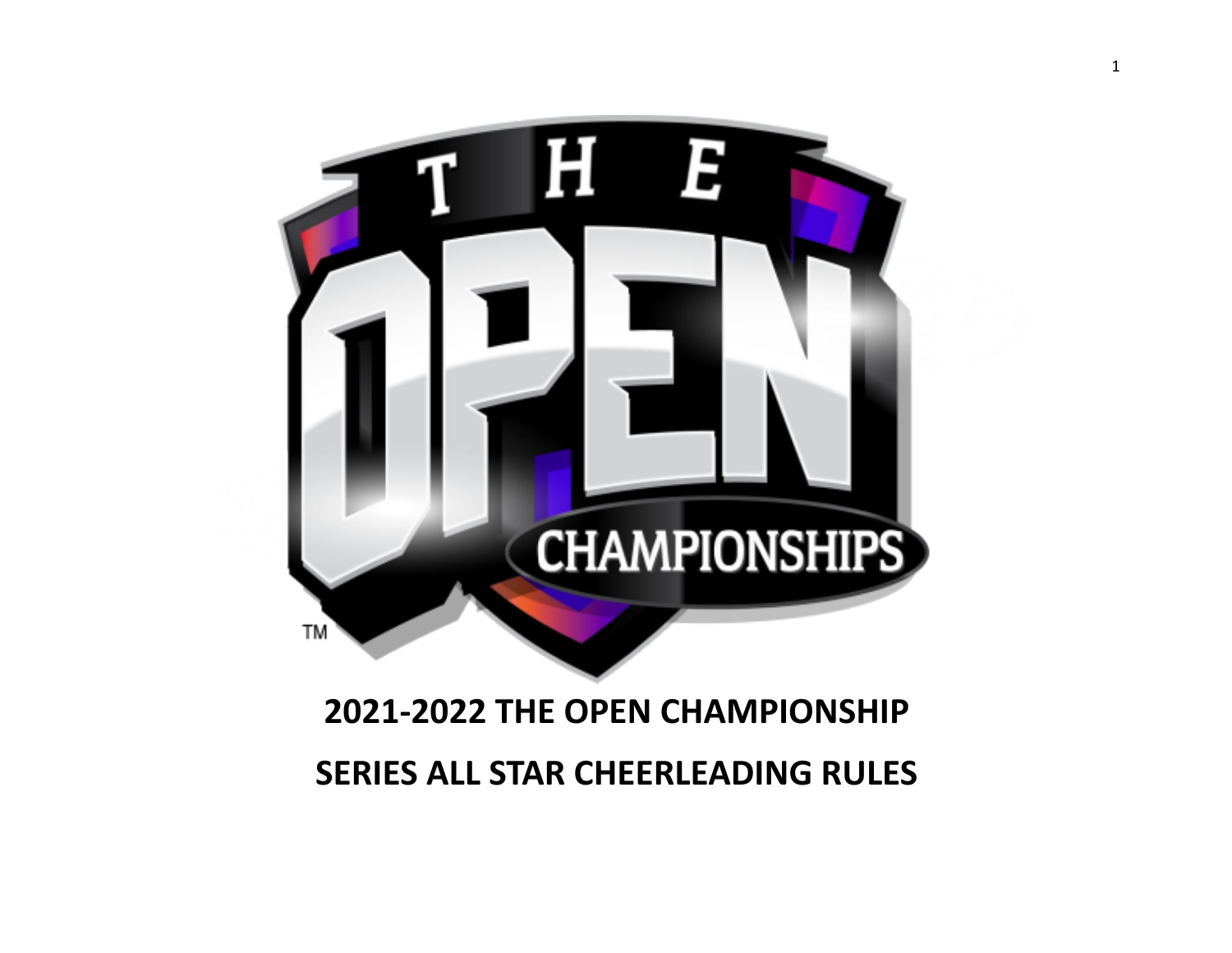## **GLOSSARY**

**Aerial**: Cartwheel or walkover in which the athlete's hands do not touch the ground.

**Airborne**: Free of contact with a person and/or the performing surface.

**Backbend (stunting)**: Athlete's body forms an arch, typically supported by the hands and feet with the abdomen facing upwards.

**Backward Roll**: A non-airborne tumbling skill where the athlete's body is rotated backwards through an inverted position by lifting the hips over the head/shoulders and curving the back with knees tucked, landing on the feet.

**Ball-X**: Top person goes from a tucked position to a straddle/x position with the arms and legs or just the legs usually during a toss.

**Barrel Roll**: See "log roll".

**Base**: A person who provides support for a top person. The person(s) that holds, lifts, or tosses a top person into a stunt. Must be in direct physical contact with the performing surface. If there is only one person under a top person's foot, regardless of hand placement, that person is considered a base. A base may not support any weight of a top person while the base is in backbend or inverted position.

**Basket Toss**: A toss involving 2 or 3 bases and a spotter, in which 2 of the bases use their hands to interlock wrists.

**Block Cartwheel**: A cartwheel which becomes airborne when the tumbler pushes through the shoulders against the performing surface during the skill.

**Brace/Bracer**: A brace is the physical connection from one top person to another top person that helps provide stability. A top person's hair and/or uniform is not a legal body part to use while bracing a pyramid or pyramid transition. A bracer is a top person in direct physical contact with another top person that helps provide stability. A required bracer cannot pass through an inverted position during a transition.

**Braced flip**: A stunt in which a top person performs a hip-over-head rotation while in physical contact with another top person.

**Cartwheel**: A tumbling skill where the athlete remains in contact with the performing surface, rotating sideways, where the hands make contact one at a time while the body inverts and lands one foot at a time in an upright position.

Catcher(s): Person(s) responsible for the safe landing of a top person during a stunt/dismount/toss/release. All catchers must be attentive, must not be involved in other choreography, must not be involved in anything that could prevent them from catching, must make physical contact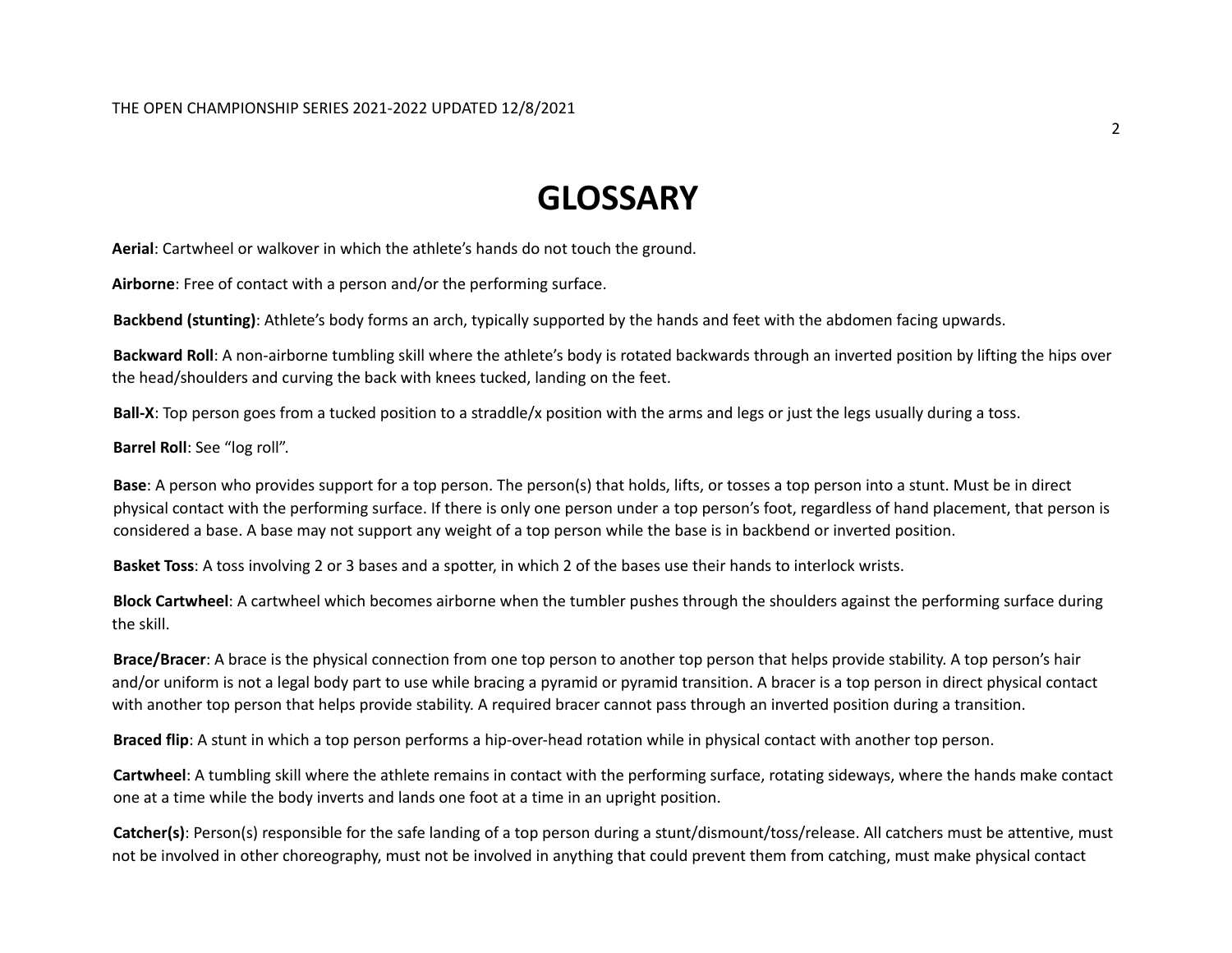with the top person upon catching, and must be on the performing surface when the skill is initiated.

### THE OPEN CHAMPIONSHIP SERIES 2021-2022 UPDATED 12/8/2021

3

**Chair**: A prep level stunt in which the base(s) supports the ankle of the top person with one hand underneath the seat of the top person with the other hand. The supported leg must be in a vertical position underneath the top person.

**Coed Style Toss**: A single base grabs the top person at the waist and tosses the top person from ground level.

**Cradle**: A dismount in which the top person is caught in a cradle position (top person lands in a "V"/pike/hollow body position with face up, legs straight and together below prep level with bases supporting the top person by wrapping arms under the back and under the legs of the top person).

**Cupie**: A stunt where the top person is in an upright, standing position and has both feet together in the hand(s) of the base(s). Also referred to as an "Awesome".

**Dismount**: The ending movement from a stunt or pyramid that is released to a cradle or released to the performing surface. If released to the performing surface, top person must land on their feet. No stunt, pyramid, individual or prop may move over or under a dismount, and a dismount may not be thrown over, under, or through stunts, pyramids, individuals, or props. Dismounts may not intentionally travel. Tension drops/rolls of any kind are not allowed. Dismounts must return to original base(s) unless dismounting single based stunts with multiple top persons. Dismounts to the performance surface require assistance from the original base/spotter unless performing a straight drop/small hop off with no additional skills from waist level or below to the performing surface. Top persons may not be or come in contact with each other while released from bases. All multi-based waist level cradles in which the bases begin underneath the top person's feet will be considered a toss and must follow toss rules.

**Dive Roll**: An airborne skill that begins with a horizontal forward diving motion and results in a forward roll.

**Downward Inversion**: A stunt or pyramid in which an inverted person's center of gravity is moving towards the performing surface.

**Drop**: Dropping to the knee, thigh, seat, front, back, or split position onto the performing surface from an airborne position or inverted position without first bearing weight on the hands/feet which breaks the impact of the drop.

**Extended Arm Level**: The highest point of a base's arm(s), (not spotter's arms), when standing upright with the arm(s) fully extended over the head.

**Extended Stunt**: When the entire body of the top person is above the head of the base(s). If the primary base(s) squat, go to their knees or drop the overall height of the stunts while extending their arms (excluding floor stunts), the skill would be considered extended. Stunts where the base(s) arms are extended overhead but are NOT considered "Extended Stunts" since the height of the body of the top person is similar to a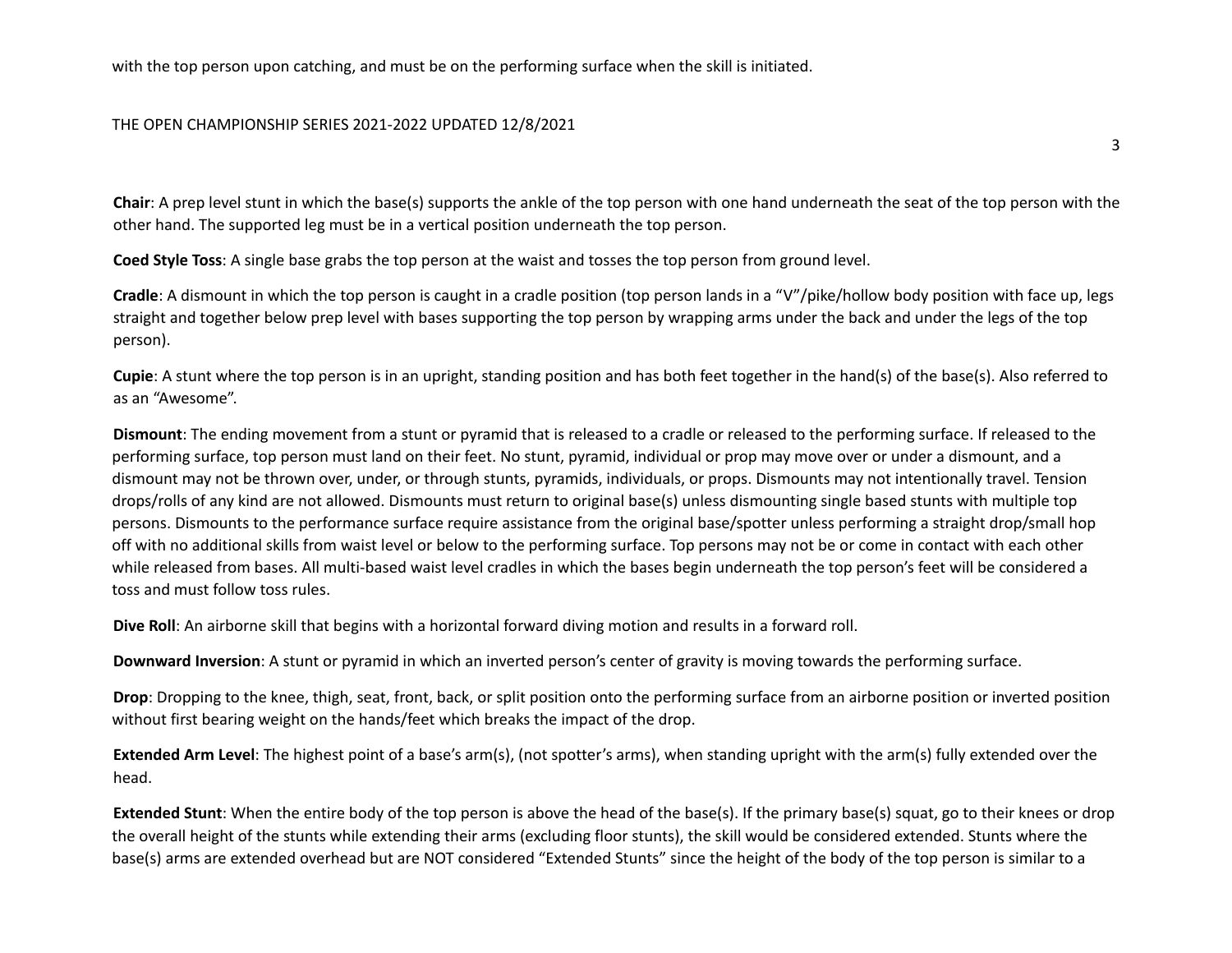prep level stunt are chairs, torches, flat backs, straddle lifts, suspended rolls and leap frogs.

#### THE OPEN CHAMPIONSHIP SERIES 2021-2022 UPDATED 12/8/2021

**Flat Back**: A stunt in which the top person is in a face-up, straight-body position parallel to the performing surface. This is considered a two leg stunt. Flat Body: When the top person's torso is parallel to the performing surface.

**Flip**: In stunting, a skill that passes through an inverted position with hip-over-head rotation without contact with a base or the performing surface. In tumbling, a skill that involves passing through an inverted position with hip-over-head rotation without contact with the performing surface.

**Flipping Toss**: A toss where the top person rotates through an inverted position.

**Floor Stunt**: Base lying on the performing surface on their back with their arm(s) extended. This is considered a waist level stunt. Flyer: See "Top Person".

**Forward Roll**: A non-airborne tumbling skill where the athlete's body is rotated forward through an inverted position by lifting the hips over the head/shoulders and curving the back with knees tucked, landing on the feet.

**Free Flipping Stunt**: A stunt release move that involves a top person passing through an inverted position with hip-over-head rotation without physical contact with a base, brace, or the performing surface. This does not include Release Moves that start inverted and rotate to non inverted. Free Release Move: A release move in which the top person becomes free of contact with all bases, bracers, or the performing surface.

**Front Tuck**: A tumbling skill in which the athlete generates momentum upward to perform a forward flip in a tuck position.

**Full**: A 360 degree twisting rotation.

**Ground Level**: On the performing surface.

**Hand/Arm Connection**: The physical contact between two or more athletes using the hand(s)/arm(s). The shoulder is not considered a legal connection when hand/arm connection is required.

**Handspring**: An airborne tumbling skill where the body springs from the feet onto the hands and lands back on the feet, either forward or backwards, while rotating through a handstand position

**Handstand**: A skill that involves supporting the body in an inverted, vertical position by balancing on the hands where the arms of the athlete are extended straight by the head and ears.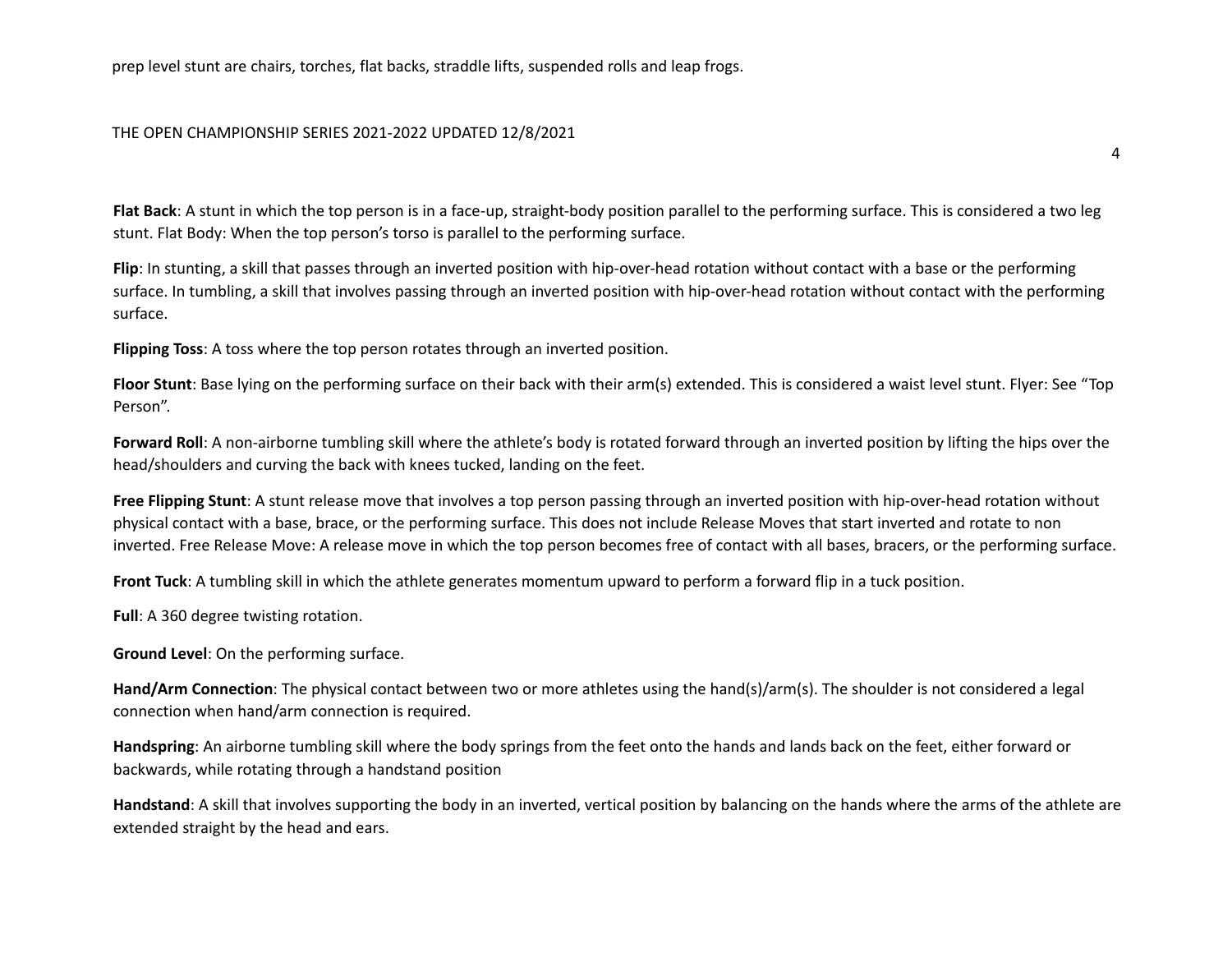**Helicopter**: A stunt where a top person in a horizontal position is tossed to rotate around a vertical axis (like helicopter blades) before being caught by original bases.

**Horizontal Axis (Twisting in Stunts)**: An invisible line drawn from front to back through the belly button of a non-upright top person.

THE OPEN CHAMPIONSHIP SERIES 2021-2022 UPDATED 12/8/2021

**Initiation/Initiating**: The beginning of a skill; the point from which it originates. The point of initiation for building skills is the bottom of the dip from which the skill originates.

5

**Inversion/Inverted**: Athlete has at least one foot above the head, and shoulders are below the waist.

**Jump**: An airborne position not involving hip-over-head rotation created by using one's own feet and lower body power to push off the performing surface.

**Jump Skill**: A skill which involves a change in body position during a jump. i.e. toe touch, pike, etc. A "straight jump" with a turn does not make the jump a "jump skill". If a jump is included in a tumbling pass, the jump will break up the pass.

Layout: An airborne tumbling skill or toss skill which involves a hip-over-head rotation in a stretched, hollow body position.

**Leap Frog**: A stunt in which a top person is transitioned from one set of bases to another, or back to the original bases, by passing over the torso and through the extended arms of the base. The top person remains upright and stays in continuous contact with the base while transitioning. Leap Frog Variations involve a top person transitioning over the torso of a base and/or another top person.

**Leg/Foot Connection**: The physical contact between two or more athletes using the leg(s)/foot (feet). Any connection from the shin to the toe is considered a legal connection when leg/foot connection is allowed.

**Liberty**: A stunt in which the base(s) hold one foot of the top person while the other foot is next to the knee by bending the leg. Load-In: A stunting position in which the top person has at least one foot in the base(s) hands. The base(s) hands are at waist level.

**Log Roll**: A release move that is initiated at waist level, in which the top person's body typically rotates 360 degrees while remaining parallel to the performing surface. An "Assisted Log Roll" would be the same skill, with assistance from a base that maintains contact throughout the transition. Multi-based Stunt: A stunt having 2 or more bases not including the spotter.

**New Base(s)**: Base(s) previously not in direct contact with the top person of a stunt.

**Non-Inverted Position**: A body position in which either of the conditions below are met: 1. The top person's shoulders are at or above their waist. 2. The top person's shoulders are below their waist and both feet are below their head.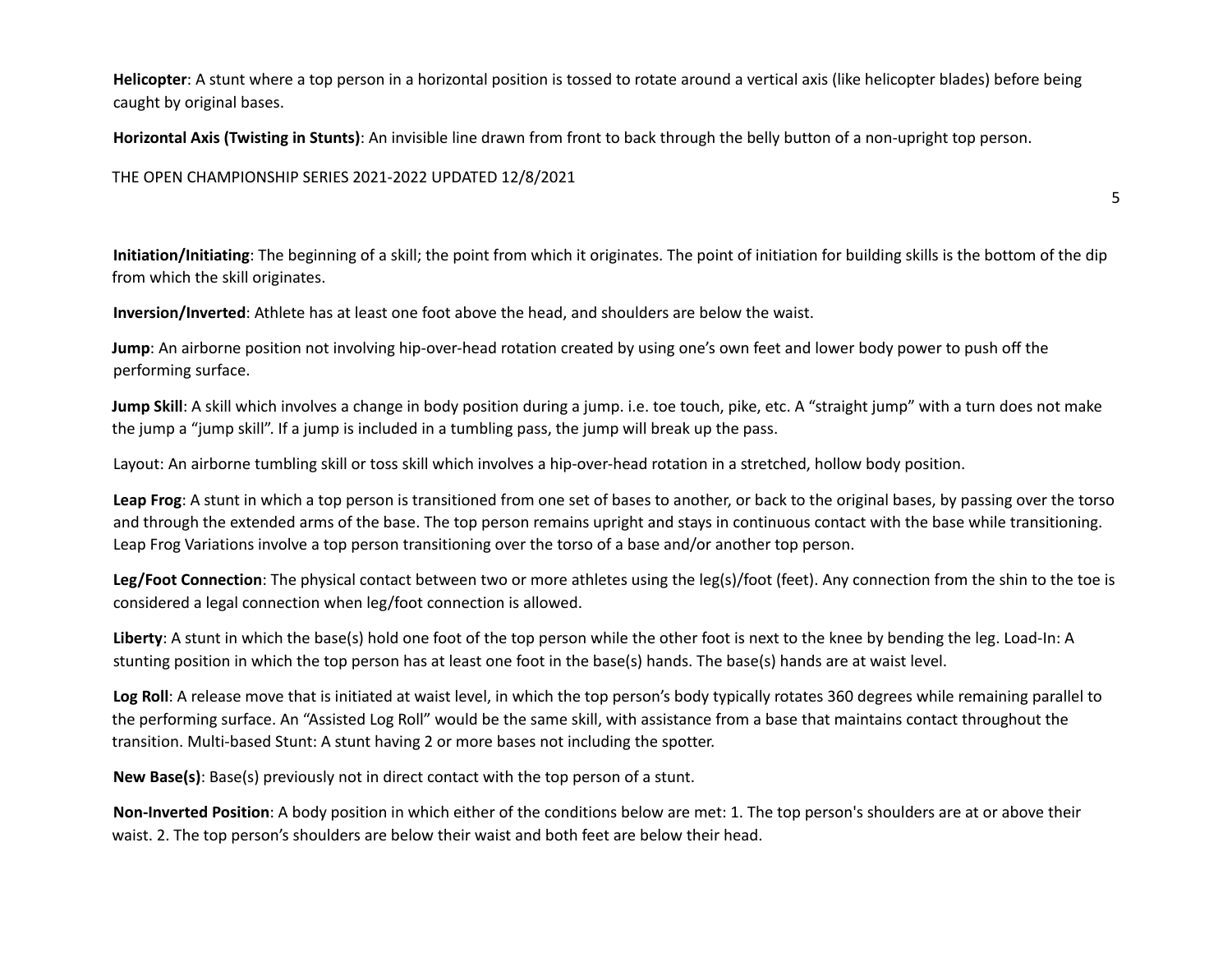**Onodi**: A back handspring with a half turn to the hands where the athlete finishes with a front handspring. Original Base(s): Base(s) which is in contact with the top person during the initiation of the skill/stunt.

**Pancake**: A downward inversion stunt in which both of the top person's legs/feet remain in the grip of a base(s) while performing a fold over/pike forward rotation to be caught on the top person's back.

THE OPEN CHAMPIONSHIP SERIES 2021-2022 UPDATED 12/8/2021

**Paper Dolls**: Single-leg stunts bracing each other while in the single leg position. The stunts may or may not be extended.

**Pike**: Body bent forward at the hips with legs straight and together.

**Prep Level**: The lowest connection between the base(s) and the top person is above waist level and below extended level. i.e., prep, shoulder level hitch, shoulder sit. A stunt may also be considered at Prep-Level if the arm(s) of the base(s) are extended overhead but are NOT considered "Extended Stunts" since the height of the body of the top person is similar to a shoulder/prep level stunt. i.e., flat back, straddle lifts, chair, T-lift. If the primary base(s) squat, go to their knees or drop the overall height of the stunt with the lowest connection being at prep level, the skill would be considered Prep Level. A stunt is considered below Prep Level if at least one foot of the top person is at waist level, as determined by the height/positioning of the base. (Exception: chair, T-lift and shoulder sit are prep level stunts).

**Primary Support**: Supporting a majority of the weight of the top person.

**Prone**: Flat body, face downward position. Prop: An object that can be manipulated. Flags, banners, signs, pom pons, megaphones, and pieces of cloth are the only props allowed. Any uniform piece purposefully removed from the body and used for visual effect will be considered a prop.

**Punch Front**: See "Front Tuck".

**Pyramid**: Two or more connected stunts.

**Rebound**: An airborne position not involving hip-over-head rotation, where the athlete uses one's own feet and lower body power to bounce off the performing surface from a tumbling skill.

**Release Move**: The top person is free of contact with all athletes on the performing surface. May not pass over, under or through other stunts, pyramids, individuals, or props. Top persons in separate release moves may not be or come in contact with each other. No single based split catches. To determine the height of a release move, at the highest point of the release, the distance from the top person's hips to the extended arms of the bases will be used to determine the height of the release. If that distance is greater than the length of the top person's legs (Level 3- 4), or greater than the length of the top person's legs plus an additional 18 in/46cm (Level 5-7), it will be considered a toss or dismount, and must follow the appropriate "Toss" or "Dismount" rules. All multi-based waist level cradles in which the bases begin underneath the top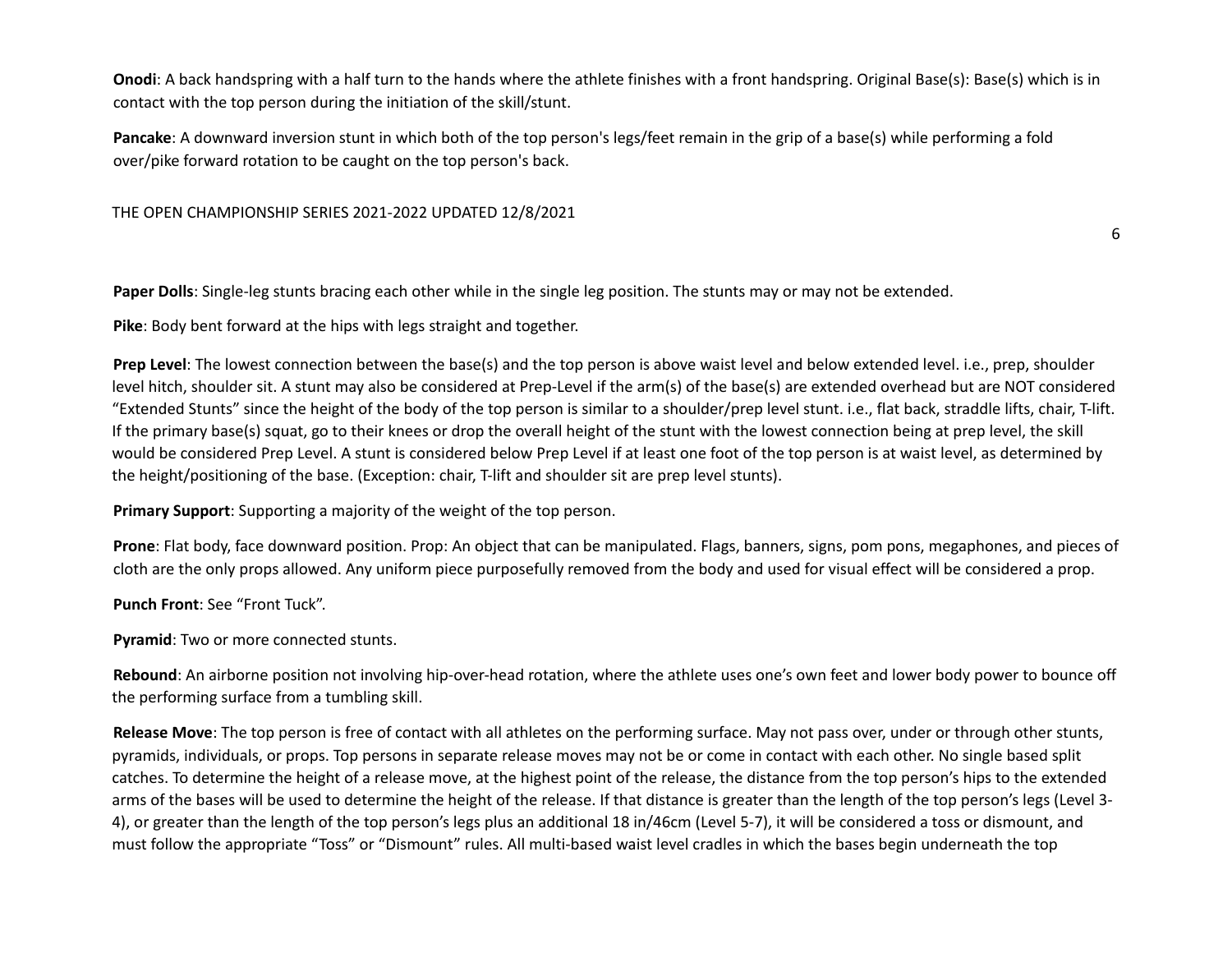person's feet will be considered a toss and must follow toss rules.

**Rewind**: A backward free-flipping release move from ground level used as an entrance skill into a stunt.

**Round off**: Similar to a cartwheel, except the athlete lands with two feet placed together on the performing surface instead of one foot at a time, facing the direction from which they started.

**Running Tumbling**: Tumbling that involves a forward step or a hurdle used to gain momentum as an entry to a tumbling skill.

THE OPEN CHAMPIONSHIP SERIES 2021-2022 UPDATED 12/8/2021

**Second Level**: Any person being supported above the performing surface by one or more bases.

**Series Front or Back Handsprings**: Two or more front or back handsprings performed consecutively by an athlete.

**Shoulder Level**: A stunt in which the connection between the base(s) and top person is at shoulder height of the base(s).

**Shoulder Sit**: A stunt in which a top person sits on the shoulder(s) of a base(s). This is considered a prep level stunt. Shoulder Stand: A stunt in which an athlete stands on the shoulder(s) of a base(s).

**Shushunova**: A straddle jump (toe touch) landing on the performing surface in a prone/push-up position.

**Single Based Stunt**: A stunt using a single base for support.

**Single Leg Stunt**: See "Stunt".

**Split Catch**: A stunt with a top person who is in an upright position having knees forward. The base(s) is holding both inner thighs as the top person typically performs a high "V" motion, creating an "X" with the body.

**Sponge Toss**: A stunt similar to a basket toss in which the top person is tossed from the "Load In" position. The top person has both feet in the bases' hands prior to the toss.

**Spotter**: A person responsible for preventing injuries of a top person during a stunt, pyramid, or toss by protecting the head, neck, back and shoulder area. A spotter: must be a team member and trained in proper spotting techniques; must be standing on the performing surface on the side or behind the stunt; must be attentive to the stunt being performed and may not be involved in anything that could prevent them from spotting such as holding a sign; must be able to touch the base of the stunt for which they are spotting; may not stand so their torso is under the stunt; may grab the wrist(s) of the base(s), other parts of the base(s) arms, the top person(s) legs/ankles or does not have to touch the stunt at all; may not have both hands under the sole of the top person's foot/feet or under the hands of the bases. If the spotter's hand is under the top person's foot, it must be their front hand, and their back hand may be placed at the back of the ankle/leg of the top person or on the back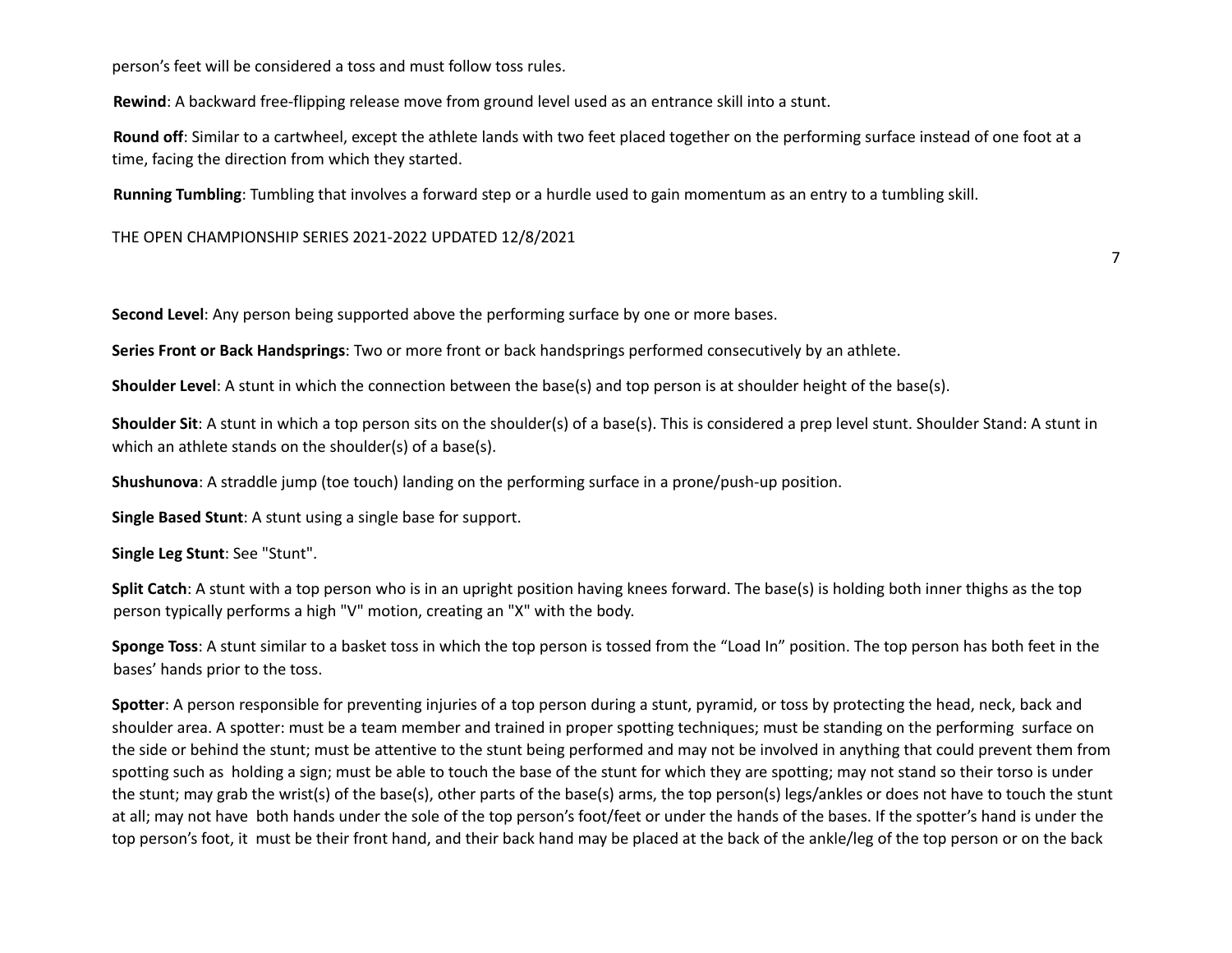side of the back wrist of the base. May not be both a base and the required spotter at the same time. If there is only one person under a top person's foot, regardless of hand placement, that person is considered a base.

**Standing Tumbling**: A tumbling skill (series of skills) performed from a standing position without any previous forward momentum. Any number of steps backward prior to execution of tumbling skill(s) is still defined as "standing tumbling."

**Step Out**: A tumbling skill that lands on one foot at a time as opposed to landing on both feet simultaneously.

**Straddle Lift**: See "V-Sit".

### THE OPEN CHAMPIONSHIP SERIES 2021-2022 UPDATED 12/8/2021

8

**Straight Cradle**: A release move/dismount from a stunt to a cradle position where the top person keeps their body in a "Straight Ride" position - no skill (i.e., turn, kick, twist, pretty girl, etc.) is performed.

**Straight Ride**: The body position of a top person performing a toss or dismount that doesn't involve any trick in the air. It is a straight line position that teaches the top to reach and to obtain maximum height on toss.

**Stunt**: Any skill in which a top person is supported above the performance surface by one or more persons. A stunt is determined to be "One Leg" or "Two Leg" by the number of feet that the top person has being supported by a base(s). If the top person is not supported under any foot, then the number of legs in which the top person is supported will determine if it is a "One Leg" or a "Two Leg" stunt. Exception: If a top person is in a V-sit, pike position or flat body position the stunt will be considered a "Two Leg" stunt.

**Suspended Roll**: A stunt skill that involves hip-over-head rotation from the top person while connected with hand/arm to hand/arm of the base(s). Each hand/arm of the top person must be connected to a separate hand/arm of the base(s). The base(s) may have their arms extended and will release the feet/legs during the rotation of the skill. This is considered a prep level stunt.

**T-Lift**: A stunt in which a top person with arms in a t-motion is supported on either side by two bases that connects with each of the hands and under the arms of the top person. The top person remains in a non-inverted, vertical position while being supported in the stunt.

**Tension Roll/Drop**: A pyramid/stunt in which the base(s) and top(s) lean forward in unison until the top person(s) leaves the base(s) without assistance. Traditionally the top person(s) and/or base(s) perform a forward roll after becoming free from contact from each other. Three Quarter (3/4) Front Flip: (Stunt) A forward hip-over-head rotation in which a top person is released from an upright position to a cradle position. (Tumble) A forward hip-over-head rotation from an upright position to a seated position on the ground, with the hands and/or feet landing first.

**Tic-Tock**: A stunt that is held in a static position on one leg, base(s) dip and release top person in an upward fashion, as the top person switches their weight to the other leg and lands in a static position on their opposite leg.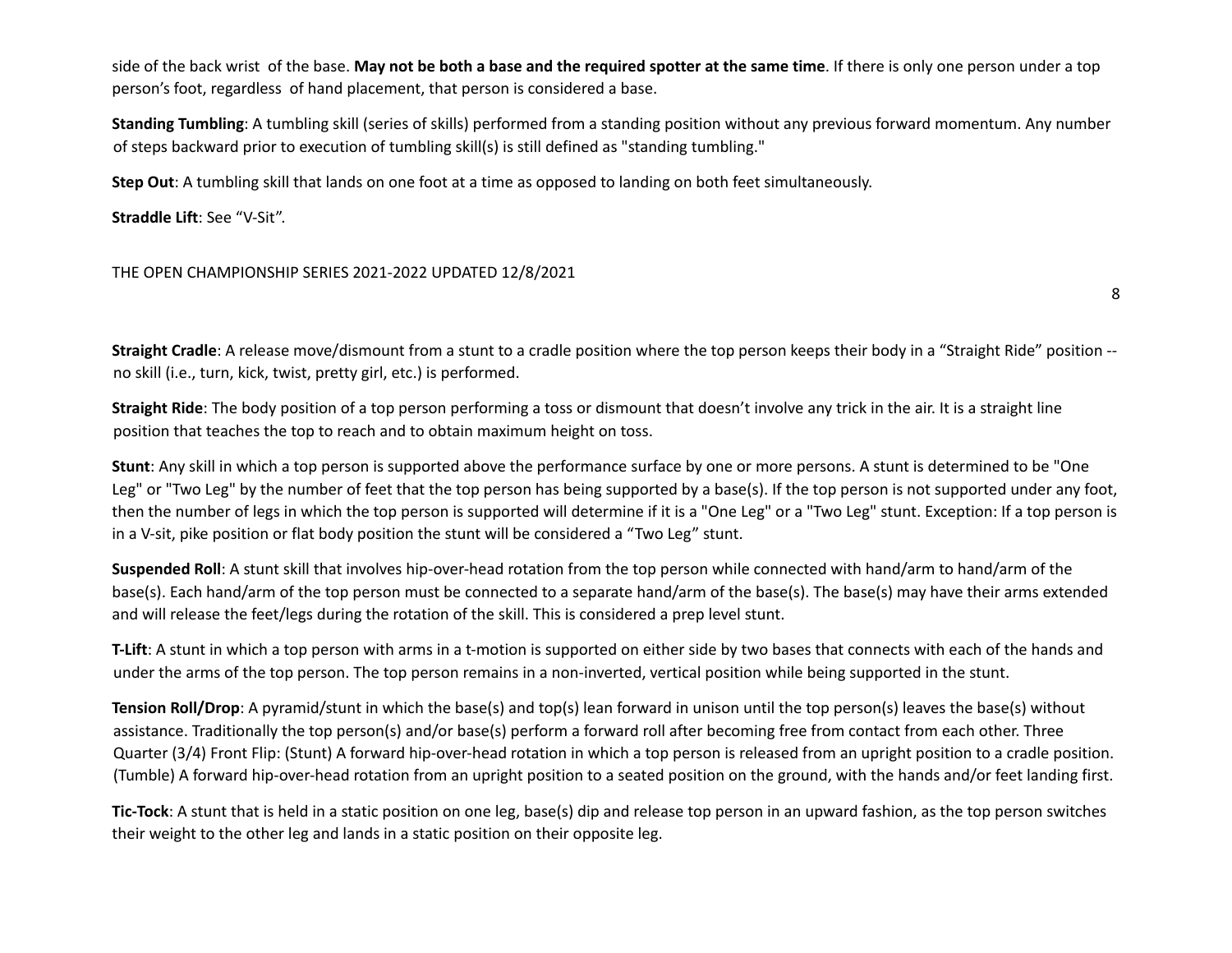**Toe/Leg Pitch**: A single or multi-based stunt in which the base(s) toss upward traditionally using a single foot or leg of the top person to increase the top person's height.

**Top Person**: The athlete(s) being supported above the performance surface in a stunt, pyramid, or toss.

**Toss**: An airborne stunt where base(s) execute a throwing motion initiated from waist level to increase the height of the top person. The top person becomes free from all contact of bases, bracers and/or other top persons. The top person is free from performing surface when toss is initiated (ex: basket toss or sponge toss). Requires a minimum of 3, maximum of 4 tossing bases. All bases must have feet on the performing surface. Tosses must be caught in cradle position by at least 3 bases one of which is positioned at the head and shoulder area of the top person. The bases must remain stationary during toss. Top person must have both feet in/on hands of bases at initiation of toss. No stunt, pyramid,

### THE OPEN CHAMPIONSHIP SERIES 2021-2022 UPDATED 12/8/2021

individual, or prop may move over or under a toss, and a toss may not be thrown over, under, or through stunts, individuals, or props. Top persons in separate tosses may not come in contact with each other. Only a single top person is allowed during a toss. All multi-based waist level cradles in which the bases begin underneath the top person's feet will be considered a toss and must follow toss rules. Note: Toss to hands, toss to extended stunts and toss chair are NOT included in this category. (See Release Moves).

**Twisting Tosses**: Twisting is cumulative. All twisting up to 1 ¼ is considered 1 skill, exceeding 1 ¼ up to 2 ¼ is two skills. i.e. A ½ twist, X, ½ twist is considered 2 skills: 1 full twist and 1 additional skill.

**Tower Pyramid**: A stunt on top of a waist level stunt.

Transitional Pyramid: A top person moving from one position to another in a pyramid. The transition may involve changing bases provided at least one athlete at prep level or below maintains constant contact with the top person.

**Transitional Stunt**: Top person or top persons moving from one stunt position to another thereby changing the configuration of the beginning stunt. Each point of initiation is used in determining the beginning of a transition. The end of a transition is defined as a new point of initiation, a stop of movement, and/or the top person contacting the performance surface.

**Traveling Toss**: A toss which intentionally requires the bases or catchers to travel in a certain direction to catch the top person. (This does not include a quarter or half turn by the bases in tosses such as a "Kick Full").

**Tuck Position**: A body position where the knees and hips are bent and drawn into the chest.

**Tumbling**: Any hip-over-head skill that is not supported by a base that begins and ends on the performing surface. When no tumbling is allowed after a particular tumbling skill, at least one step into the next tumbling skill must be included to separate the two passes. Stepping out of a skill is considered a continuation of the same tumbling pass and an additional step is needed to separate the passes. If the athlete finishes the skill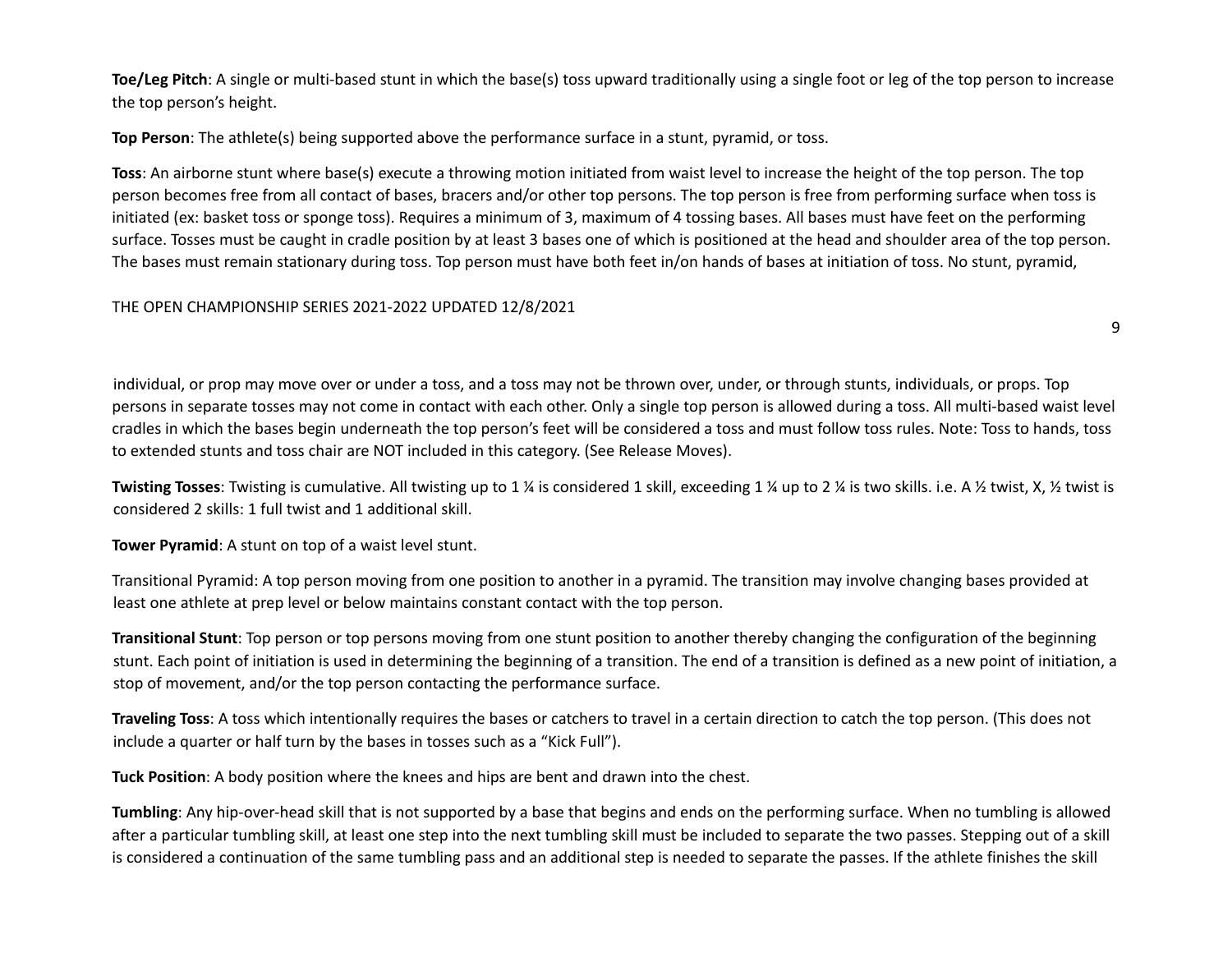with both feet together, only one step is needed to create a new tumbling pass.

**Twist/Twisting**: An athlete performing a rotation around their body's vertical axis. (Vertical axis=head to toe axis). Twisting tumbling skills involve hip-over-head rotation around athlete's vertical axis. Twisting in stunts is counted on two separate axes, the vertical and horizontal axis. Simultaneous twisting on both axes will be counted separately and not cumulatively. The degree of twist is determined by the total cumulative rotation of the top person's hips in relation to the performing surface (Once a stunt is hit, and the top person shows a clear and definite stop, they may continue to walk the stunt in additional rotation). A new twisting transition begins with a dip by the bases and/or change in direction of the twisting rotation.

**Two – High Pyramid**: A pyramid in which all top persons are primarily supported by a base(s) who is in direct weight- bearing contact with the performing surface. Any time a top person is released from their base(s) in a "Pyramid Release Move", regardless of the height of the release,

### THE OPEN CHAMPIONSHIP SERIES 2021-2022 UPDATED 12/8/2021

this top person would be considered "passing above two persons high". "Passing above two persons high" does not relate to the actual height of the top person but to the number of layers to which they are connected. Two and One Half  $(2 \frac{1}{2})$  – High Pyramid: A pyramid in which the top person(s) has weight bearing support (not braced) by at least one other top person and is free of contact from the base(s). Pyramid height for a "Two and One Half High Pyramid" is measured by body lengths as follows: chairs, thigh stands and shoulder straddles are 1  $\frac{1}{2}$  body lengths; shoulder stands are 2 body lengths; extended stunts (i.e., extension, liberty, etc.) are 2 ½ body lengths. "Above Two and One Half (2 ½) High Pyramid" is a partially/fully upright prep level Middle Layer holding a fully upright prep level stunt. Exception: 2 ½ high chairs are considered 2 ½ high pyramids. Upright: A body position of a top person in which the athlete is in a standing or sitting position while being supported by a base(s). i.e., star, liberty, v-sit.

**V-Sit**: A top person's body position when sitting in a stunt with straight legs parallel to the performing surface in a "V" position. This is considered a two-leg stunt.

**Vertical Axis (Twisting in Stunts or Tumbling)**: An invisible line drawn from head to toe through the body of the tumbling athlete or top person.

**Waist Level**: A stunt in which the lowest connection between the base(s) and the top person is above ground level and below prep level and/or at least one foot of the top person is below prep level, as determined by the height/positioning of the base. Examples of stunts that are considered waist level: All 4s position based stunts, a nugget-based stunt. A chair and a shoulder sit are considered prep level stunts, not waist level.

**Waist Level Cradle**: A release move that initiates below prep level and is caught in a cradle position. All multi-based waist level cradles in which the bases begin underneath the top person's feet will be considered a toss and must follow toss rules.

**Walkover**: A non-airborne tumbling skill where the athlete leans forward to a handstand and brings the legs over and back down to the floor one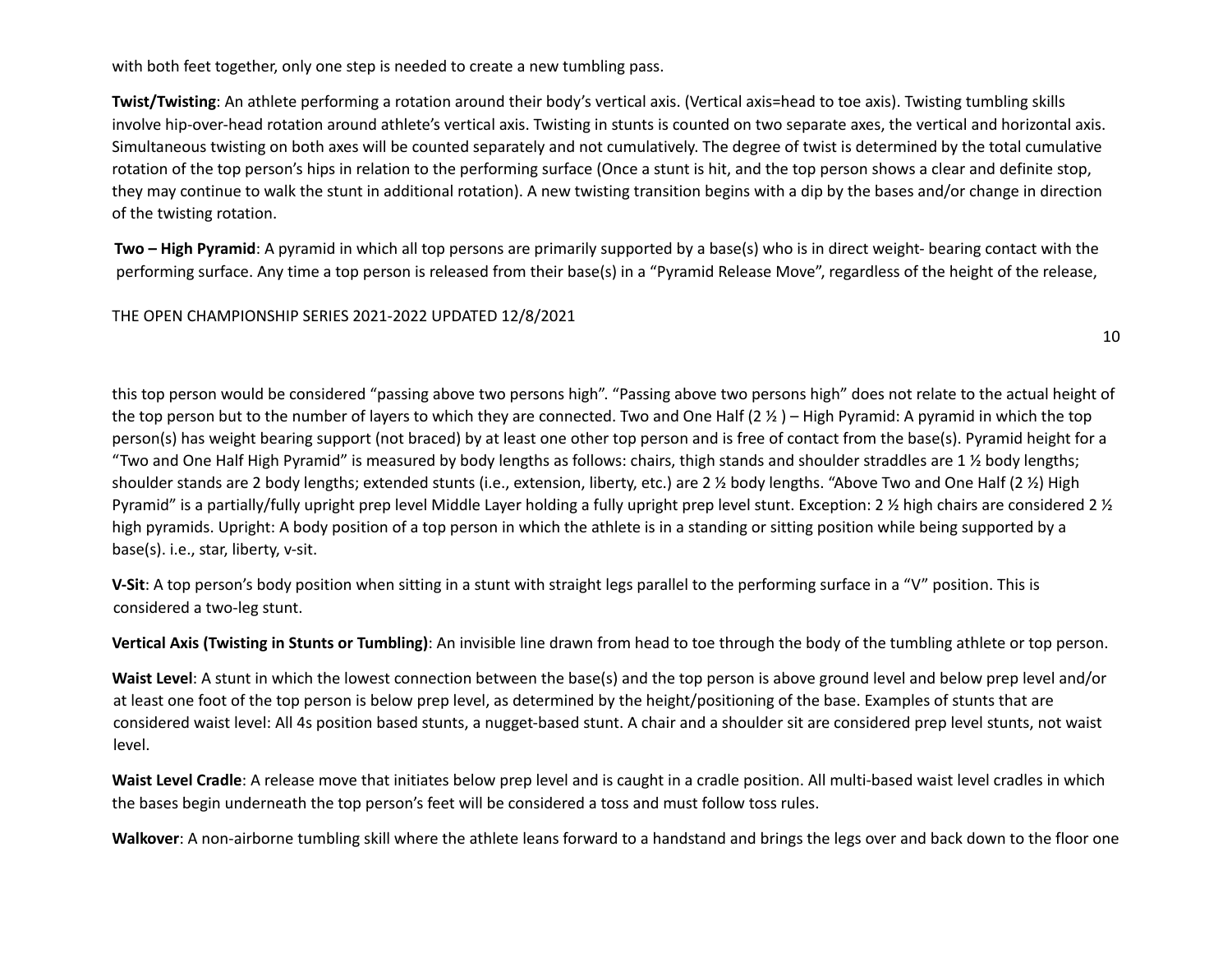at a time (front walkover) or by arching backwards similar to a handstand and lands on the feet one at a time (back walkover) with support of one or both hands.

**Wrap Around**: A stunt transition that involves a single base holding a top person in a cradle position releasing the legs of the top person and swings the legs around the back of the base. The base then wraps their free arm around the legs of the top person with the top person's body wrapped around the back of the base.

**Whip**: A non-twisting, backward-traveling, aerial tumbling skill in which the athlete's feet rotate over their head and body, while the body remains in a stretched upper back position. A "Whip" has the look of a back handspring without the hands contacting the ground.

**X-Out**: A tumbling skill or toss in which an athlete performs a flip while spreading the arms and legs into an "x" fashion during the rotation of the flip. Please consult the glossary and the rules for further explanations and restrictions when interpreting the stunt level.

THE OPEN CHAMPIONSHIP SERIES 2021-2022 UPDATED 12/8/2021

11

## **GENERAL RULES**

1. All athletes must be supervised during all official functions by a qualified director/coach.

2. Coaches must require proficiency before skill progression. Coaches must consider the athlete, group, and team skill levels with regard to proper performance level placement.

3. All teams, gyms, coaches, and directors must have an emergency response plan in the event of an injury.

4. Athletes and coaches may not be under the influence of alcohol, narcotics, performance enhancing substances or over-the-counter medications that would hinder the ability to supervise or execute a routine safely, while participating in a practice or performance.

5. Technical skills (stunts, pyramids, tosses or tumbling) may not be performed on concrete, asphalt, wet or uneven surfaces or surfaces with obstructions during practice or a performance.

6. Soft-soled shoes must be worn while competing. No dance shoes/boots, and/or gymnastics slippers (or similar) allowed. Shoes must have a solid sole.

7. Jewelry of any kind is prohibited (e.g., navel jewelry, tongue jewelry, earrings, necklaces, pins on uniforms, etc.) and must be removed. Rhinestones may not be adhered to the skin. Medical bracelets are allowed provided they are taped to the body.

8. Any height increasing apparatus used to propel an athlete is not allowed. Exception: spring floor.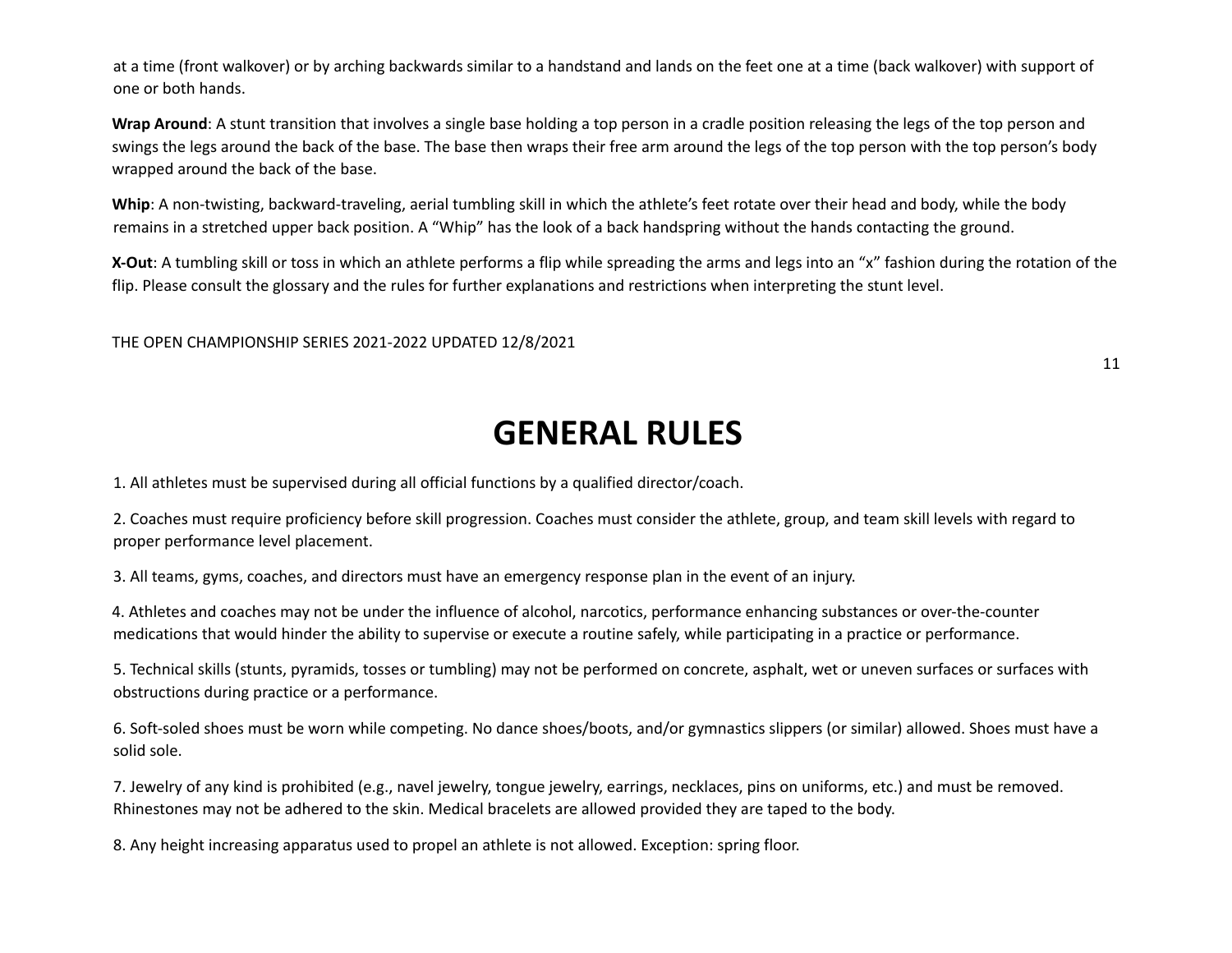9. Props are not necessary for the performance of a routine. Flags, banners, signs, pom pons, megaphones and pieces of cloth are the only props allowed. Props may not have sharp, unyielding, and/or pointed edges and may not obstruct, or potentially obstruct, the athlete's vision. No prop may be weight-bearing and/or athletes are not permitted to bear weight on any prop. Props with poles or similar support apparatus may not be used in conjunction with any kind of stunt or tumbling. All props must be safely discarded out of harm's way (example: throwing a hard sign across the mat from a stunt would be illegal). Once a uniform piece is purposefully used for visual effect it will be considered a prop.

10. Supports, braces and soft casts which are unaltered from the manufacturer's original design/production do not require any additional padding. Supports/braces and soft casts that have been altered from the manufacturer's original design/production must be padded with a closed-cell, slow-recovery foam padding no less than one-half inch thick if the participant is involved in stunts, pyramids or tosses. A participant wearing a hard cast (example: fiberglass or plaster) or a walking boot must not be involved in stunts, pyramids, tumbling or tosses.

11. On the level grid, all skills allowed at a particular level encompass all skills allowed in the preceding level. If a skill is not allowed in a particular level, it is also not allowed in the preceding level(s).

#### THE OPEN CHAMPIONSHIP SERIES 2021-2022 UPDATED 12/8/2021

12

12. Required spotters for all skills must be your own team's members and be trained in proper spotting techniques.

13. Drops including but not limited to knee, seat, front, back and split drops from a jump, stunt, or inverted position are not allowed unless the majority of the weight is first borne on the hands or feet, which breaks the impact of the drop. Shushunovas are allowed. Clarification: Drops that include any weight bearing contact with the hands and feet are not in clear violation of this rule.

14. Timing will begin with the first movement, voice, or note of music, whichever comes first. Timing will end with the last movement, last voice, or note of music, whichever comes last. Routine performance time may not exceed 2:30. Non-tumbling routines may not exceed 2:00. Global routines may not exceed 3:30(30-40 seconds for opening Cheer portion, 20 second maximum to move from cheer portion and set up for music portion, and music portion may not exceed 2:30).

15. Athletes must have at least one foot, hand, or body part (other than hair) on the performing surface when the routine begins. Exception: Athletes may have their feet in the hands of base(s) if the base(s) hands are resting on the performing surface.

16. The competitors who begin a routine must remain the same throughout the course of a routine. A performer is not permitted to be "replaced" by another performer during the routine.

17. An athlete must not have gum, candy, cough drops or other such edible or non-edible items, which may cause choking, in her/his mouth during practice and/or performance.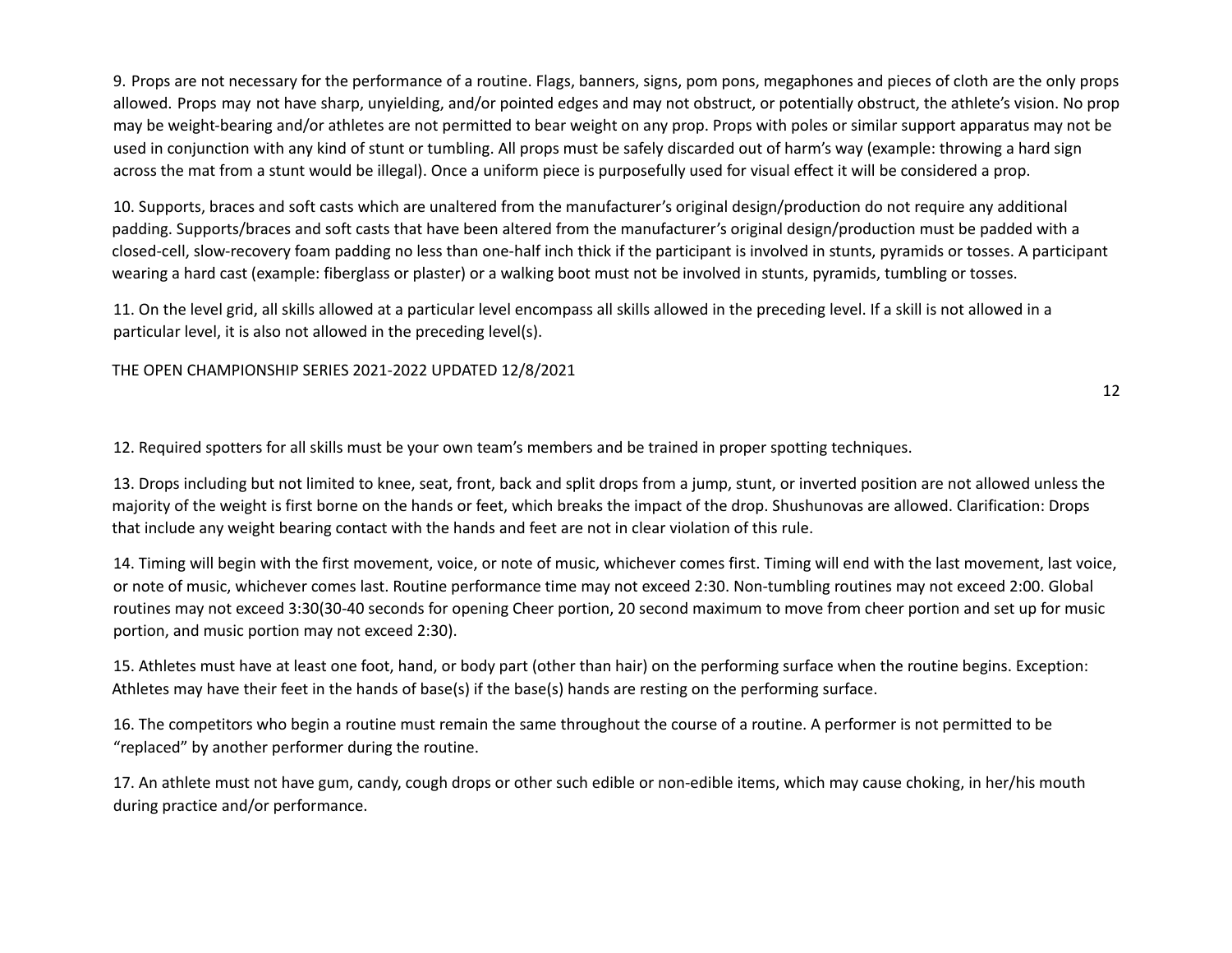# **TUMBLING RULES**

| <b>GENERAL</b><br>May jump/rebound over an individual. May rebound from feet into a stunt transition.<br>When rebounding into a stunt transition, may not rebound to inverted or through an inverted position.<br>NO tumbling over, under, or through a stunt, individual or prop. NO tumbling while holding/in contact with prop.                                                 |                                                                |  |  |  |  |  |
|------------------------------------------------------------------------------------------------------------------------------------------------------------------------------------------------------------------------------------------------------------------------------------------------------------------------------------------------------------------------------------|----------------------------------------------------------------|--|--|--|--|--|
| LEVEL 1                                                                                                                                                                                                                                                                                                                                                                            | LEVEL 2<br>LEVEL <sub>3</sub><br>LEVEL 4<br>LEVEL 5<br>LEVEL 6 |  |  |  |  |  |
| NO dive rolls in<br>NO dive rolls in<br>$\frac{1}{2}$ rebound to<br>NO dive rolls in<br>NO dive rolls in<br>Dive rolls may not twist<br>prone allowed<br>arched or swan<br>arched or swan<br>arched or swan<br>arched or swan<br>position and may<br>position and may<br>position and may<br>position and may<br>not twist<br>not twist<br>not twist<br>not twist<br>NO dive rolls |                                                                |  |  |  |  |  |
| <b>STANDING TUMBLING</b>                                                                                                                                                                                                                                                                                                                                                           |                                                                |  |  |  |  |  |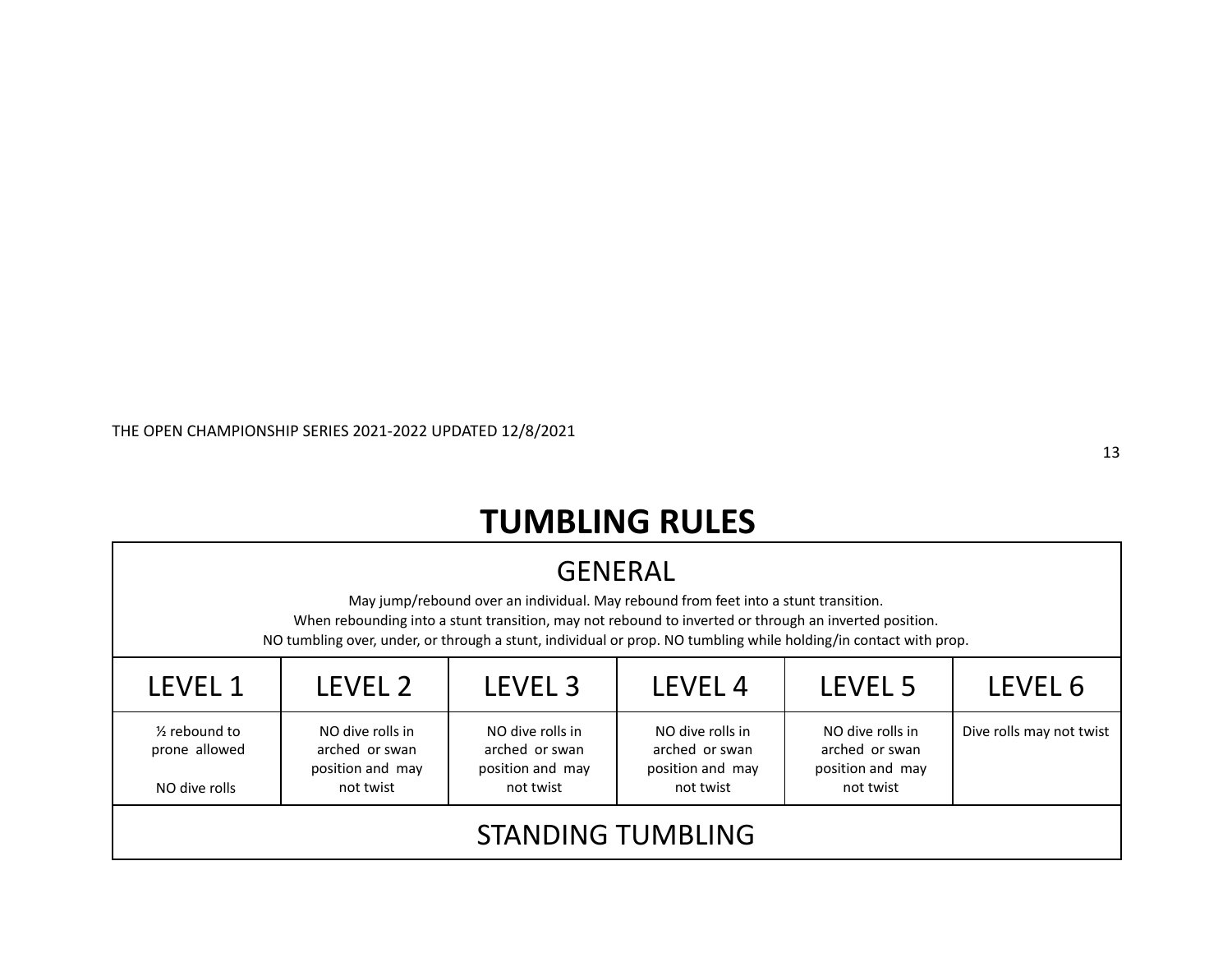| <b>LEVEL 1</b>                                                                                                                                                                  | LEVEL 2                                                                                                                                                                                           | LEVEL <sub>3</sub>                                                                                                                           | LEVEL <sub>4</sub>                                                                                                                                                                                             | LEVEL 5                                                   | LEVEL 6                                                                                                                                                                                                                                                                                                                                                                  |
|---------------------------------------------------------------------------------------------------------------------------------------------------------------------------------|---------------------------------------------------------------------------------------------------------------------------------------------------------------------------------------------------|----------------------------------------------------------------------------------------------------------------------------------------------|----------------------------------------------------------------------------------------------------------------------------------------------------------------------------------------------------------------|-----------------------------------------------------------|--------------------------------------------------------------------------------------------------------------------------------------------------------------------------------------------------------------------------------------------------------------------------------------------------------------------------------------------------------------------------|
| Skills with constant<br>physical contact with<br>the performing<br>surface such as<br>cartwheels,<br>rolls, walkovers,<br>handstands<br><b>Blocked</b><br>cartwheels<br>allowed | Single handspring<br>NO twisting or<br>turning allowed<br>after back<br>handspring step out<br>NO jump skills<br>connected to<br>handspring<br>NO twisting while<br>airborne except<br>round offs | Series handsprings<br>Jump in<br>combination with<br>handspring(s)<br>NO flips allowed<br>NO twisting while<br>airborne except<br>round offs | Standing flips and<br>flips from a back<br>handspring entry; 1<br>flip and 0<br>twisting<br>Aerials (front<br>walkover and<br>cartwheel) and<br>Onodis are allowed<br>NO jump flip or<br>consecutive flip/flip | Jump flip; Up to 1<br>flipping and 0<br>twisting rotation | Up to 1 flipping<br>and 2 twisting<br>rotations<br>If exceeds 1 twist,<br>must be preceded<br>by a<br>minimum of 2 non<br>twisting, backward<br>traveling tumbling<br>skills, (one must be<br>back handspring,<br>excludes back<br>extension roll)<br>NO flipping and<br>twisting into a<br>double twisting<br>skill<br>NO twisting out<br>of a double<br>twisting skill |

|                         |         |                    |         |         | 14      |  |
|-------------------------|---------|--------------------|---------|---------|---------|--|
| <b>RUNNING TUMBLING</b> |         |                    |         |         |         |  |
| LEVEL <sup>1</sup>      | LFVFL 2 | LEVEL <sub>3</sub> | LEVEL 4 | LEVEL 5 | LEVEL 6 |  |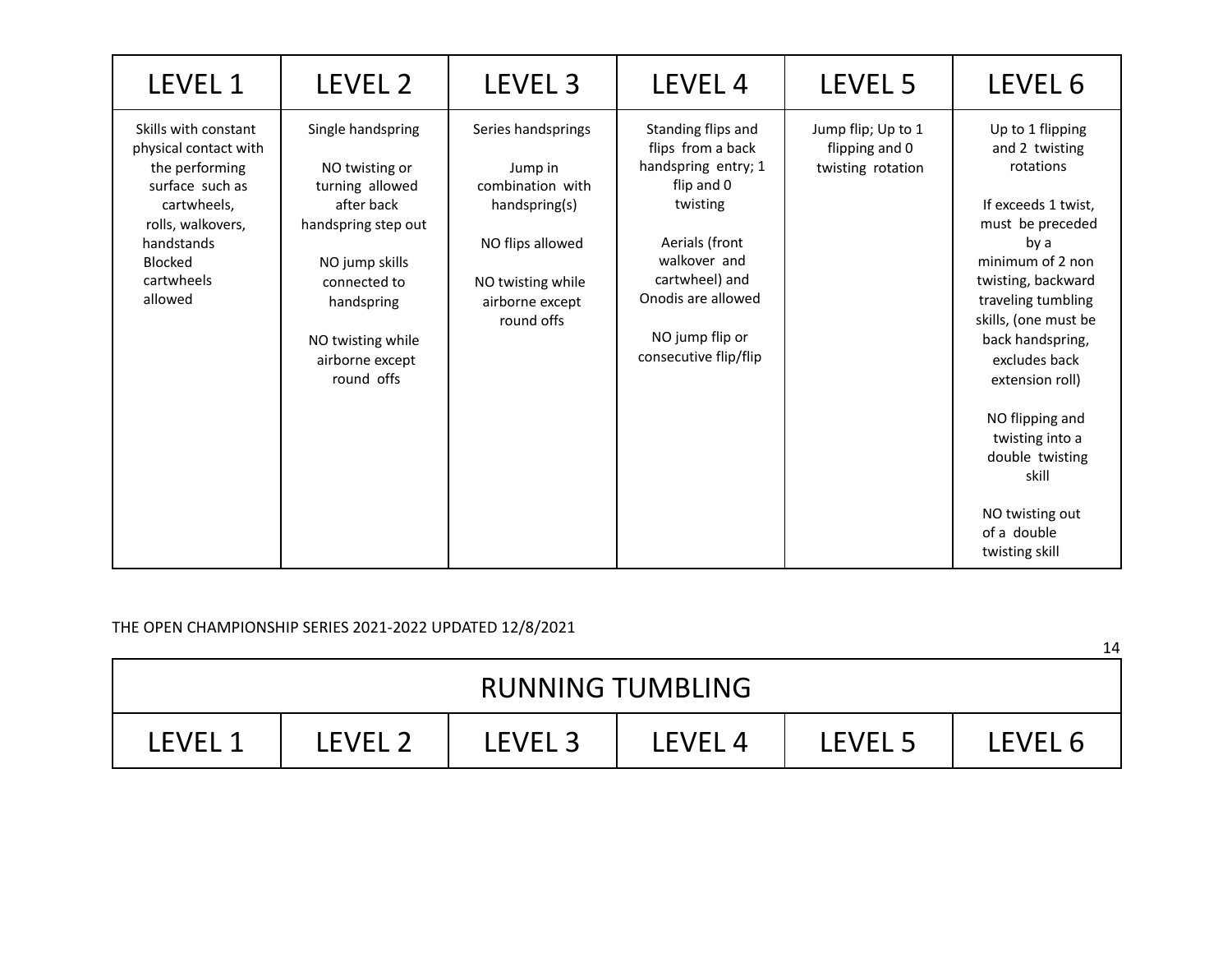| Skills with constant<br>physical contact with<br>the performing<br>surface such as<br>cartwheels, | Handspring series<br>NO twisting or<br>turning allowed<br>after back | Round off or round<br>off back<br>handspring(s) into<br>back tuck | 1 flipping and 0<br>twisting<br>Aerial cartwheels/<br>walkovers, and | Up to 1 flipping and 1<br>twisting rotation<br>from a running,<br>round off,<br>back handspring or | Up to 1 flipping<br>and 2 twisting<br>rotations<br>NO flipping and |
|---------------------------------------------------------------------------------------------------|----------------------------------------------------------------------|-------------------------------------------------------------------|----------------------------------------------------------------------|----------------------------------------------------------------------------------------------------|--------------------------------------------------------------------|
| rolls, walkovers                                                                                  | handspring step out                                                  | Aerial cartwheels                                                 | Onodis allowed                                                       | front handspring entry.                                                                            | twisting into a<br>double twisting                                 |
| <b>Blocked cartwheels</b><br>and round offs                                                       | NO twisting while<br>airborne except                                 | Front tucks                                                       |                                                                      | NO trick allowed<br>during full twisting                                                           | skill                                                              |
| allowed                                                                                           | round offs                                                           | % front flips                                                     |                                                                      | skills and must land<br>with both feet on                                                          | NO twisting out<br>of a double                                     |
| NO tumbling                                                                                       |                                                                      | NO tumbling after a                                               |                                                                      | the performing                                                                                     | twisting skill                                                     |
| immediately after a<br>round off or round                                                         |                                                                      | tuck or aerial<br>cartwheel                                       |                                                                      | surface.                                                                                           |                                                                    |
| off rebound                                                                                       |                                                                      |                                                                   |                                                                      | NO tumbling after                                                                                  |                                                                    |
|                                                                                                   |                                                                      | NO tumbling prior<br>to front tuck                                |                                                                      | full twisting skill                                                                                |                                                                    |
|                                                                                                   |                                                                      | NO twisting while<br>airborne except                              |                                                                      |                                                                                                    |                                                                    |
|                                                                                                   |                                                                      | round offs and<br>aerial<br>cartwheels                            |                                                                      |                                                                                                    |                                                                    |
|                                                                                                   |                                                                      |                                                                   |                                                                      |                                                                                                    |                                                                    |

15

# **STUNT RULES**

| <b>STUNTS - SPOTTERS</b> |         |         |         |         |                |  |  |
|--------------------------|---------|---------|---------|---------|----------------|--|--|
| LEVEL 1                  | LEVEL 2 | LEVEL 3 | LEVEL 4 | LEVEL 5 | <b>IFVEL 6</b> |  |  |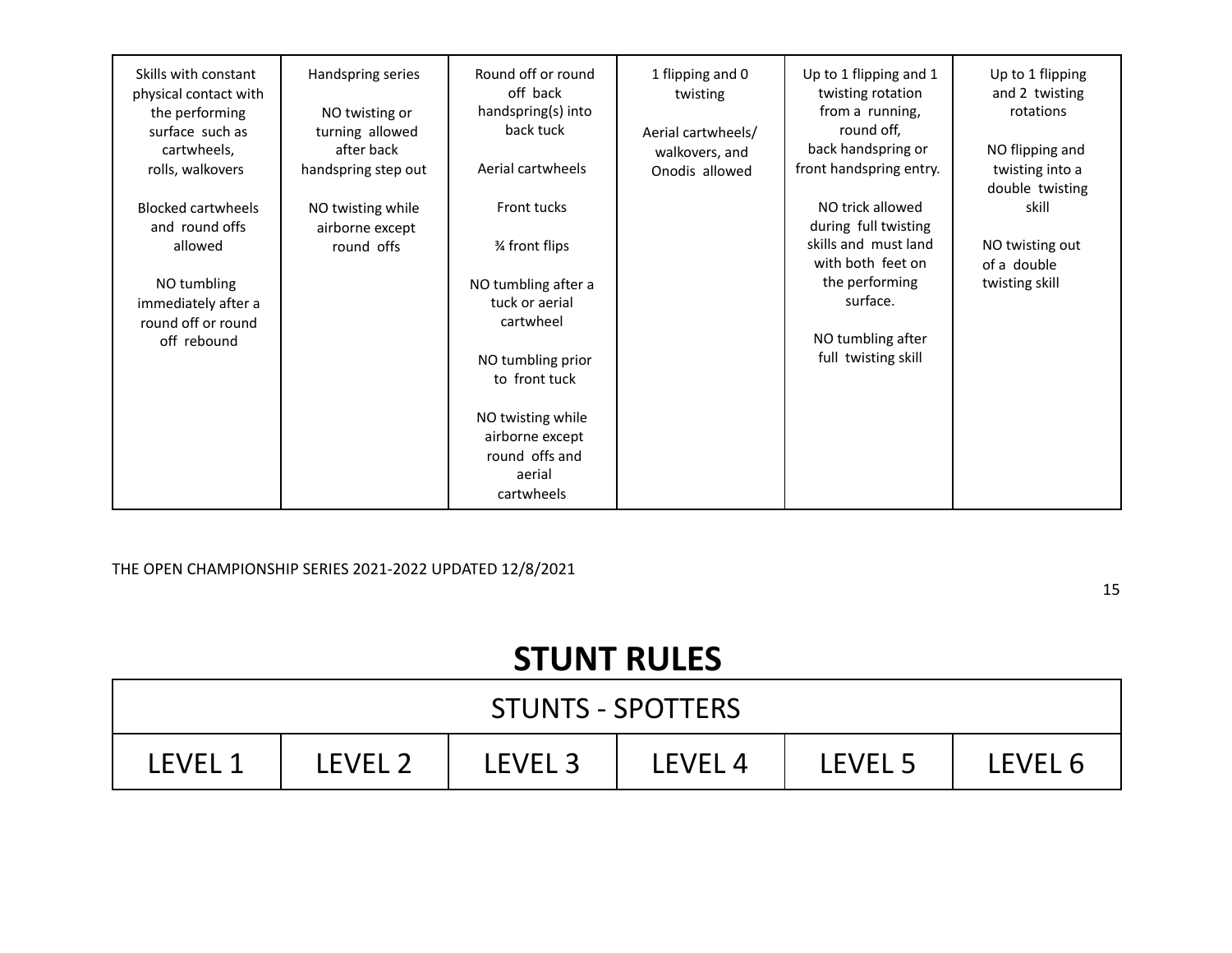### STUNTS - TRANSITION

| Floor stunt<br>Exception:<br>Shoulder sit, Tlift,<br>Stunts only<br>supported at waist                                                                                                                                                                                                           | Floor stunt                                                                                                                                         | Single based stunts<br>with multiple top<br>persons require<br>spotter for each top<br>person | Single based stunts<br>with multiple top<br>persons require<br>spotter for each top<br>person | Single based stunts<br>with multiple top<br>persons require<br>spotter for each top<br>person | Single based stunts<br>with multiple top<br>persons require<br>spotter for each top<br>person |  |  |  |  |
|--------------------------------------------------------------------------------------------------------------------------------------------------------------------------------------------------------------------------------------------------------------------------------------------------|-----------------------------------------------------------------------------------------------------------------------------------------------------|-----------------------------------------------------------------------------------------------|-----------------------------------------------------------------------------------------------|-----------------------------------------------------------------------------------------------|-----------------------------------------------------------------------------------------------|--|--|--|--|
|                                                                                                                                                                                                                                                                                                  | <b>STUNTS - HEIGHT</b><br>NO single based or assisted single based extended stunts for Youth and below but may pass above prep level if allowed.    |                                                                                               |                                                                                               |                                                                                               |                                                                                               |  |  |  |  |
| <b>LEVEL 1</b>                                                                                                                                                                                                                                                                                   | LEVEL 2                                                                                                                                             | LEVEL <sub>3</sub>                                                                            | LEVEL 4                                                                                       | LEVEL 5                                                                                       | LEVEL 6                                                                                       |  |  |  |  |
| Waist level single leg<br>Prep level two leg<br>(may pass above<br>prep level)<br>Prep level single<br>leg with<br>additional base<br>with hand/arm<br>connection to top<br>person prior to<br>initiation<br>Walk up shoulder<br>stand NO single<br>based stunts with<br>multiple top<br>persons | Prep level single leg<br>(may pass above<br>prep level)<br>Above prep level<br>two leg<br>NO single based<br>stunts with multiple<br>top<br>persons | Above prep level<br>single leg                                                                | Above prep level<br>single leg                                                                | Above prep level<br>single leg                                                                | Above prep level<br>single leg                                                                |  |  |  |  |

Above prep level

Above prep level

Above prep level

Above prep level

Prep level and above

Above prep level

THE OPEN CHAMPIONSHIP SERIES 2021-2022 UPDATED 12/8/2021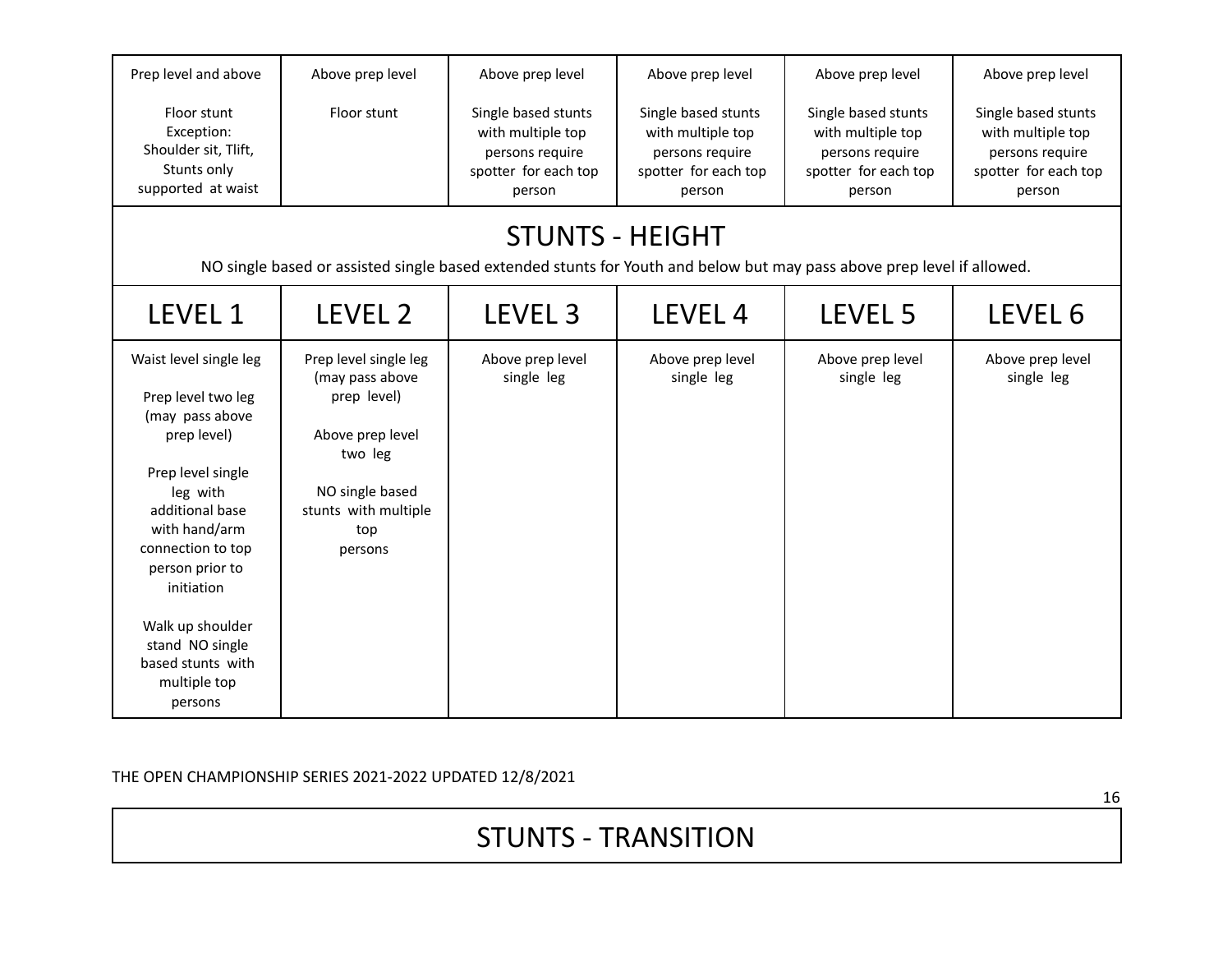| LEVEL 1                                                                                                                                                                                             | LEVEL 2                                                                                                                                                       | LEVEL 3                                                                                                                                                                                                                                                   | LEVEL 4                                                                                    | LEVEL 5                                                                    | LEVEL 6                                                                |
|-----------------------------------------------------------------------------------------------------------------------------------------------------------------------------------------------------|---------------------------------------------------------------------------------------------------------------------------------------------------------------|-----------------------------------------------------------------------------------------------------------------------------------------------------------------------------------------------------------------------------------------------------------|--------------------------------------------------------------------------------------------|----------------------------------------------------------------------------|------------------------------------------------------------------------|
| Must remain in<br>contact with at least<br>one base<br>No leap frog/leap<br>frog variations                                                                                                         | Must remain in<br>contact with at least<br>one base                                                                                                           | Must remain in<br>contact with at least<br>one base unless<br>legal as release<br>move                                                                                                                                                                    | Must remain in<br>contact with at least<br>one base unless<br>legal as release<br>move     | See release moves                                                          | See release moves                                                      |
|                                                                                                                                                                                                     |                                                                                                                                                               |                                                                                                                                                                                                                                                           | <b>STUNTS - TWISTING</b>                                                                   |                                                                            |                                                                        |
| LEVEL 1                                                                                                                                                                                             | LEVEL 2                                                                                                                                                       | LEVEL <sub>3</sub>                                                                                                                                                                                                                                        | LEVEL 4                                                                                    | LEVEL 5                                                                    | LEVEL 6                                                                |
| Up to $\frac{1}{4}$<br><b>EXCEPTION: Rebound</b><br>1/ <sub>2</sub> turn to prone<br>Wrap around<br>Up to 1/2 twist starts<br>& ends on<br>performing<br>surface and only<br>supported at the waist | Up to $\frac{1}{2}$ twist<br><b>EXCEPTION: Single</b><br>full twisting log roll<br>with no additional<br>skills that starts and<br>ends in<br>cradle position | Up to 1 twist to<br>prep level or<br>below<br>Up to 1/2 twist to<br>extended single leg<br>Up to 1 twist to<br>extended two legged                                                                                                                        | Up to 1 1/2 twists                                                                         | Up to 2 % twists                                                           | Up to 2 ¼ twists                                                       |
|                                                                                                                                                                                                     |                                                                                                                                                               | Requires 3 catchers for multi-based stunt, and 2 catchers for single based stunt that lands in a horizontal position. May not land inverted.<br>May not intentionally travel. Must return to original base(s). NO free flips (see Exception for Level 6). | <b>STUNTS - RELEASE MOVES</b>                                                              |                                                                            |                                                                        |
| LEVEL 1                                                                                                                                                                                             | LEVEL 2                                                                                                                                                       | LEVEL <sub>3</sub>                                                                                                                                                                                                                                        | LEVEL <sub>4</sub>                                                                         | LEVEL <sub>5</sub>                                                         | LEVEL 6                                                                |
| Not allowed other<br>than dismounts                                                                                                                                                                 | Not allowed other<br>than dismounts,<br>tosses, and full<br>twisting log rolls<br>with no additional<br>skills that start and                                 | Starts at waist level<br>or below and lands<br>at<br>prep level or below<br>May not exceed                                                                                                                                                                | Starts at prep or<br>below if lands at<br>extended<br>May not exceed<br>extended arm level | May not exceed 18<br>inches/46 cm<br>above bases'<br>extended arm<br>level | May not exceed 18<br>Inches/46cm above<br>bases' extended<br>arm level |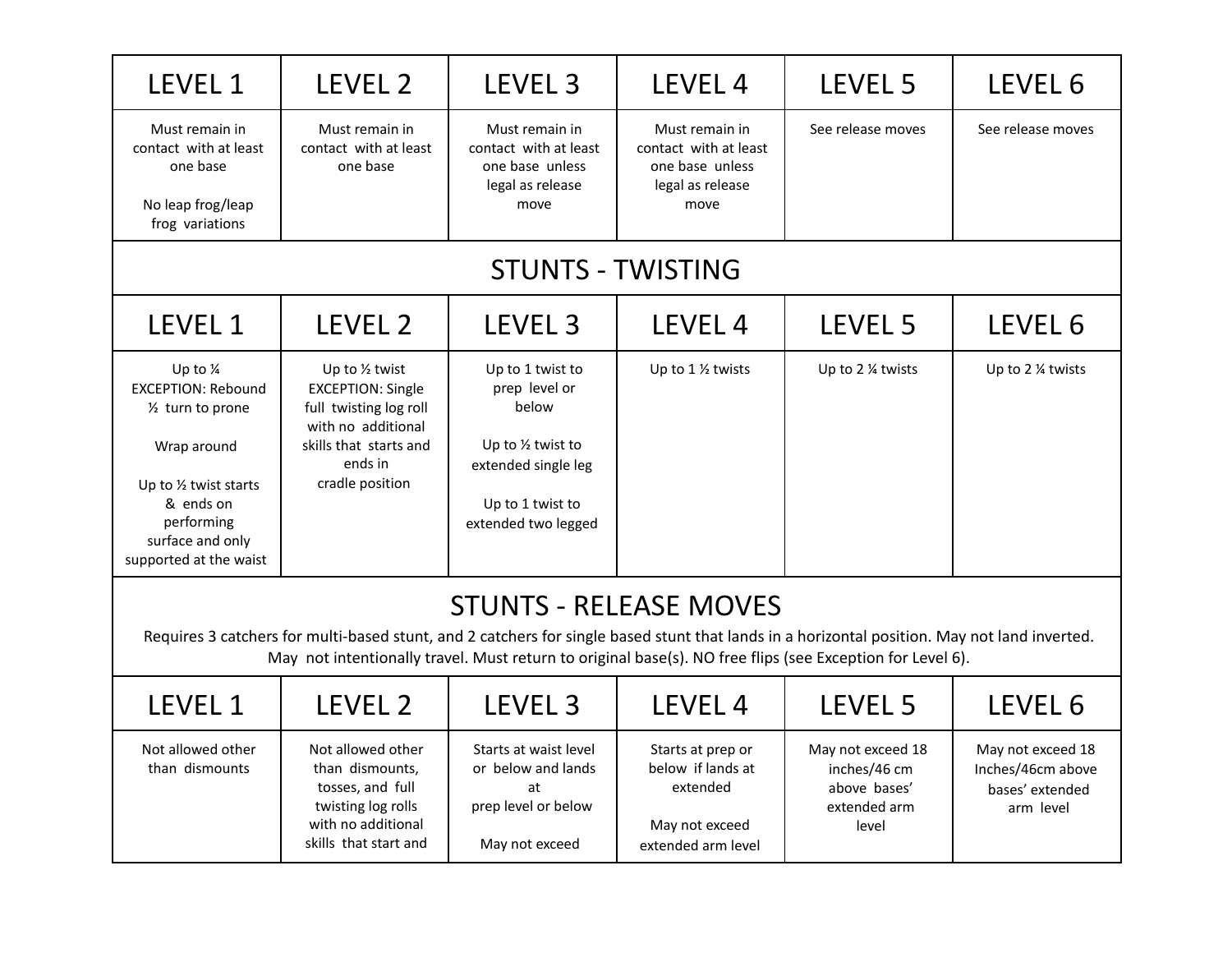| end in a cradle<br>position | extended arm level |  |  |  |
|-----------------------------|--------------------|--|--|--|
|-----------------------------|--------------------|--|--|--|

|                                      |                                                                                                                                                                                     |                                                                                                                                                                                                                                                                                          |                                                                                                                                                                                                         | 17                                                                                                                                                                                                                                                                                                                                                                                                                                                                                                                                                          |  |  |  |
|--------------------------------------|-------------------------------------------------------------------------------------------------------------------------------------------------------------------------------------|------------------------------------------------------------------------------------------------------------------------------------------------------------------------------------------------------------------------------------------------------------------------------------------|---------------------------------------------------------------------------------------------------------------------------------------------------------------------------------------------------------|-------------------------------------------------------------------------------------------------------------------------------------------------------------------------------------------------------------------------------------------------------------------------------------------------------------------------------------------------------------------------------------------------------------------------------------------------------------------------------------------------------------------------------------------------------------|--|--|--|
|                                      | 1 skill and 0<br>twisting<br><b>EXCEPTION: Log</b><br>rolls up to one<br>twist and<br>must land in cradle,<br>flat back or prone<br>NO helicopters<br>May not involve<br>inversions | 2 skills<br>Helicopters 180<br>degrees with 0<br>twisting AND 3<br>catchers<br>Inverted to non<br>inverted with 0<br>twisting, requires<br>spotter if lands at<br>prep level or above<br>NO twisting to and<br>from an extended stunt<br>May not pass<br>through an<br>inverted position | Helicopters 180<br>degrees with 3 catchers<br>Inverted to non<br>inverted with 0<br>twisting, requires<br>spotter if lands at<br>prep level or above<br>May not pass<br>through an<br>inverted position | Inverted to non<br>inverted up to 1/2<br>twist, requires<br>spotter if lands at<br>prep level or above<br>Helicopters 180<br>degrees with 3 catchers<br>May not pass<br>through an inverted<br>position EXCEPTION<br>(EXCLUDES JUNIOR<br>6): Rewinds are<br>allowed 1 flipping, 0<br>twisting, requires<br>minimum of 1<br>catcher/1 spotter<br>for single based<br>stunt,<br>minimum of 2<br>catchers/1 spotter<br>for multi-based<br>stunt; Leg pitch,<br>toe pitch or<br>similar type tosses<br>not allowed to<br>initiate skill No<br>tumbling prior to |  |  |  |
| rewind<br><b>STUNTS - INVERSIONS</b> |                                                                                                                                                                                     |                                                                                                                                                                                                                                                                                          |                                                                                                                                                                                                         |                                                                                                                                                                                                                                                                                                                                                                                                                                                                                                                                                             |  |  |  |
|                                      |                                                                                                                                                                                     |                                                                                                                                                                                                                                                                                          |                                                                                                                                                                                                         |                                                                                                                                                                                                                                                                                                                                                                                                                                                                                                                                                             |  |  |  |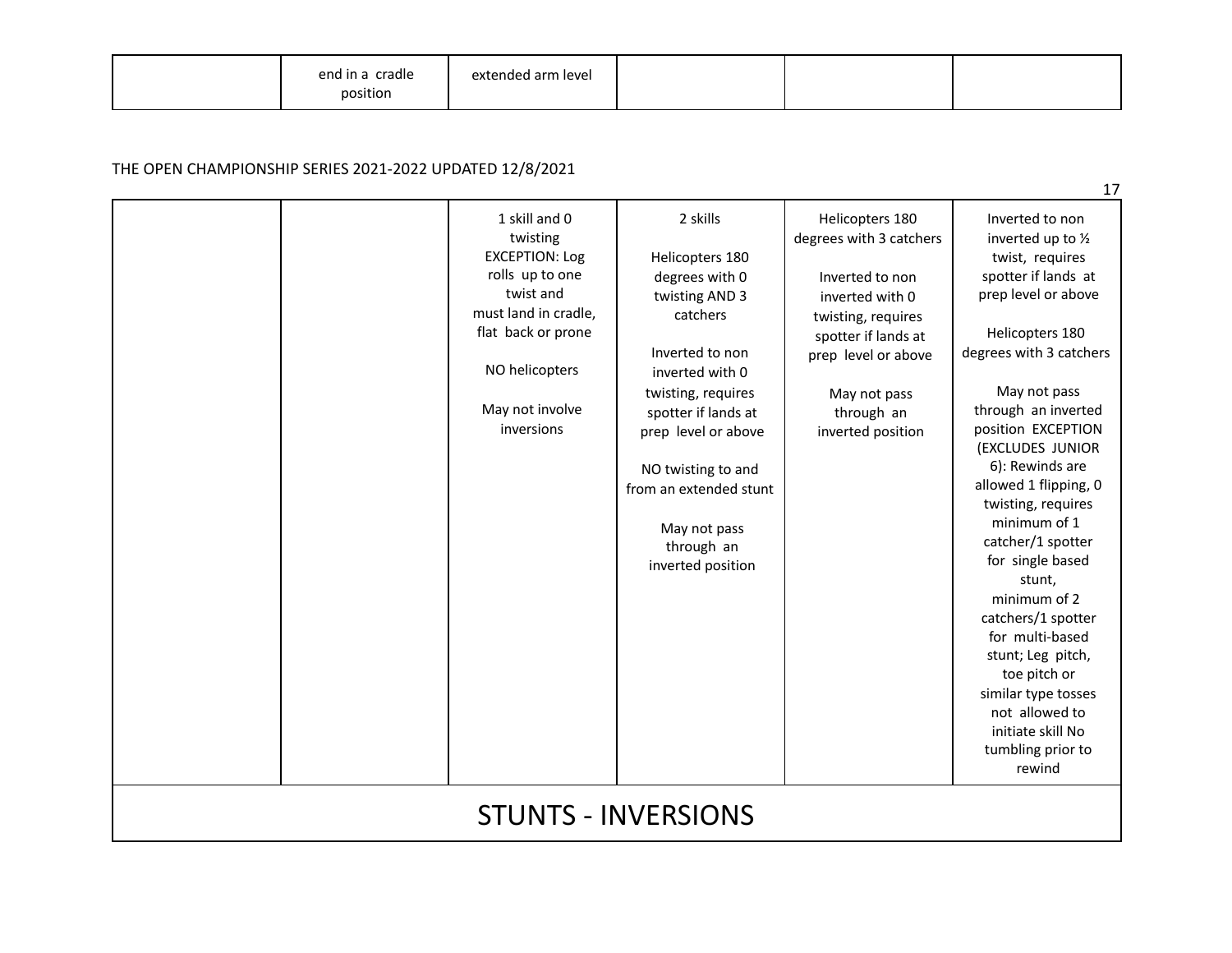| LEVEL 1                                                                                   | LEVEL 2                                                                                | LEVEL 3                                                                          | LEVEL 4  | LEVEL 5  | LEVEL 6  |
|-------------------------------------------------------------------------------------------|----------------------------------------------------------------------------------------|----------------------------------------------------------------------------------|----------|----------|----------|
| Not allowed<br>(Inverted athlete)<br>must maintain<br>contact with<br>performing surface) | Ground level<br>inversions that<br>transition directly to<br>non-inverted<br>position. | Prep Level<br>Suspended rolls<br>that exceed 1/2<br>twist must land in<br>cradle | Extended | Extended | Extended |

| <b>STUNTS - DOWNWARD INVERSIONS</b><br>Downward inversions may not come in contact with each other. Must maintain contact with original base.<br>EXCEPTION: Original base may lose contact when becomes necessary to do so such as in cartwheel-style transitions. |             |                                                                                                                                                                                              |                                                                                                                                                                                                                                                                                                                                             |                                                                                                                                                                                                                                                                                                                                                           |                                                                                                                                                                                                                                                                                                                                                           |  |  |
|--------------------------------------------------------------------------------------------------------------------------------------------------------------------------------------------------------------------------------------------------------------------|-------------|----------------------------------------------------------------------------------------------------------------------------------------------------------------------------------------------|---------------------------------------------------------------------------------------------------------------------------------------------------------------------------------------------------------------------------------------------------------------------------------------------------------------------------------------------|-----------------------------------------------------------------------------------------------------------------------------------------------------------------------------------------------------------------------------------------------------------------------------------------------------------------------------------------------------------|-----------------------------------------------------------------------------------------------------------------------------------------------------------------------------------------------------------------------------------------------------------------------------------------------------------------------------------------------------------|--|--|
| LEVEL 1                                                                                                                                                                                                                                                            | LEVEL 2     | LEVEL <sub>3</sub>                                                                                                                                                                           | LEVEL 4                                                                                                                                                                                                                                                                                                                                     | LEVEL 5                                                                                                                                                                                                                                                                                                                                                   | LEVEL 6                                                                                                                                                                                                                                                                                                                                                   |  |  |
| Not allowed                                                                                                                                                                                                                                                        | Not allowed | Waist level or below<br>(may pass through<br>prep level) with 2<br>catchers in contact<br>between waist and<br>shoulder region of<br>torso of top person<br>NO 2 leg pancake<br>style stunts | Prep level with 3<br>catchers (may pass<br>above prep level)<br>and 2 people in<br>contact<br>between waist and<br>shoulder region of<br>top person<br><b>EXCEPTION:</b><br>Controlled lowering<br>of extended<br>inverted stunt to<br>prep<br>level If passes<br>above prep level<br>may not<br>land, stop or touch<br>the ground inverted | Above prep level<br>with 3 catchers and<br>2 people in contact<br>between<br>waist and shoulder<br>region of top person<br>From above/passes<br>above prep level<br>may not land, stop<br>or touch the ground<br>inverted<br><b>EXCEPTIONS:</b><br>Lowering of<br>extended inverted<br>stunt to prep level,<br>passing above prep<br>level to prep level, | Above prep level<br>with 3 catchers and<br>2 people in contact<br>between<br>waist and shoulder<br>region of top person<br>From above/passes<br>above prep level<br>may not land, stop<br>or touch the ground<br>inverted<br><b>EXCEPTIONS:</b><br>Lowering of<br>extended inverted<br>stunt to prep level,<br>passing above prep<br>level to prep level, |  |  |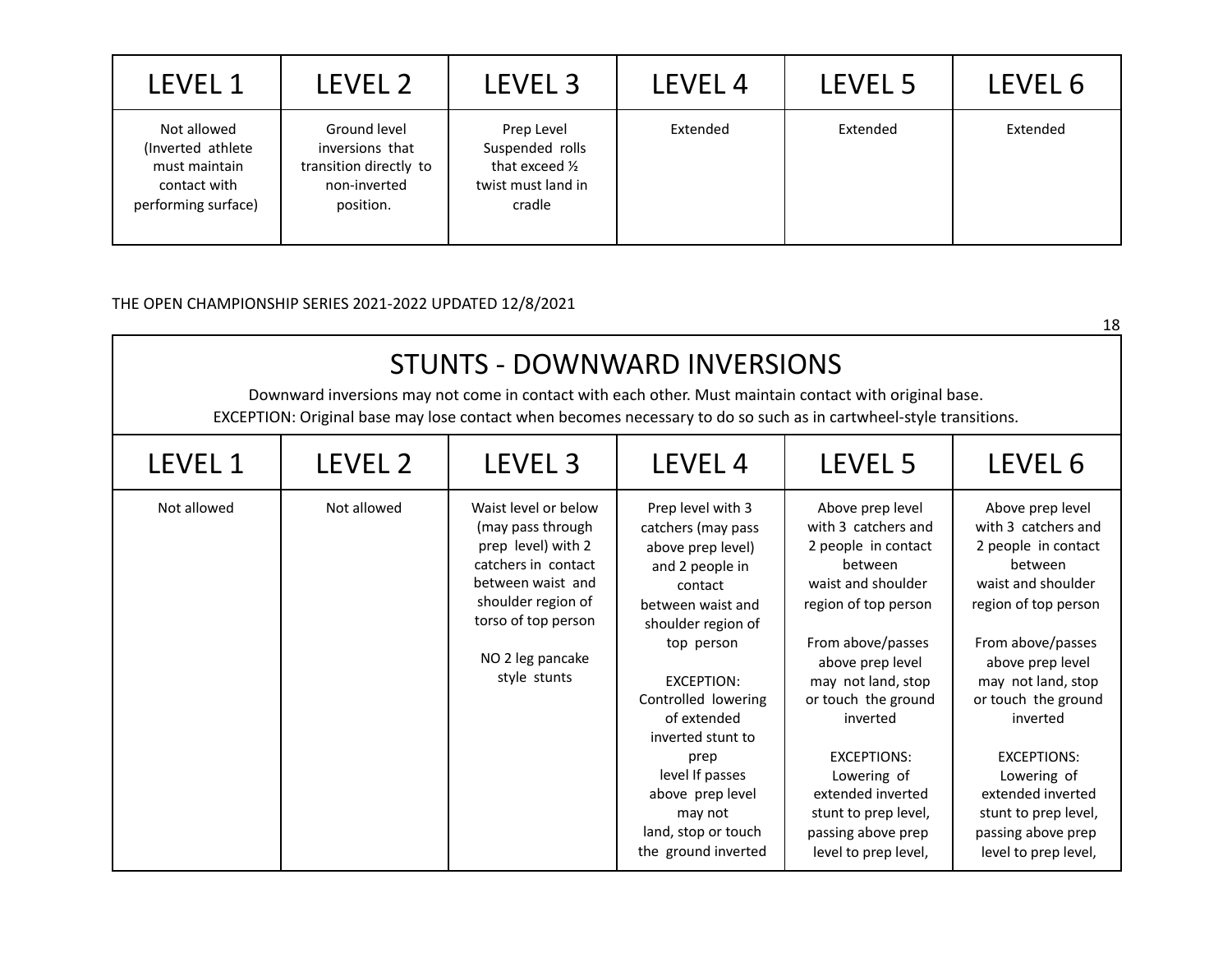|                                                                                                      |                       |                       | EXCEPTION:<br>Controlled lowering<br>of extended<br>inverted stunt to<br>prep level | or from extended<br>non inverted to<br>inverted stunt at<br>prep level | or from extended<br>non inverted to<br>inverted stunt at<br>prep level |  |  |  |
|------------------------------------------------------------------------------------------------------|-----------------------|-----------------------|-------------------------------------------------------------------------------------|------------------------------------------------------------------------|------------------------------------------------------------------------|--|--|--|
| <b>STUNTS - OVER/UNDER</b><br>Stunt or individual passing over/under a separate stunt or individual. |                       |                       |                                                                                     |                                                                        |                                                                        |  |  |  |
| LEVEL 1                                                                                              | LEVEL 2               | LEVEL <sub>3</sub>    | LEVEL <sub>4</sub>                                                                  | LEVEL 5                                                                | LEVEL 6                                                                |  |  |  |
| Arms and Legs allowed                                                                                | Arms and Legs allowed | Arms and Legs allowed | Individual under<br>stunt; stunt over an<br>individual                              | Allowed                                                                | Allowed                                                                |  |  |  |

19

# **PYRAMID RULES**

### GENERAL

Must follow stunt and dismount rules and allowed up to 2 high. Top person must receive primary support from a base unless legal as a release transition. Released transitions may not come in contact with other stunt/pyramid release moves. Required catchers/spotters must be stationary, must maintain visual contact with the top person throughout the entire transition, and may not be involved in any other skill or choreography when the transition is initiated. Primary weight may not be borne at second level.

### PYRAMIDS – STRUCTURES

Single based or assisted single based extended stunts are not allowed in Youth and below.

Required bracer(s) must be connected to top person by initiation of skill and remain in contact throughout skill.

| <b>FVFI</b> |  | 7E L<br>$\sim$ | ▃ | <b>FVFI</b><br>- - |  |
|-------------|--|----------------|---|--------------------|--|
|-------------|--|----------------|---|--------------------|--|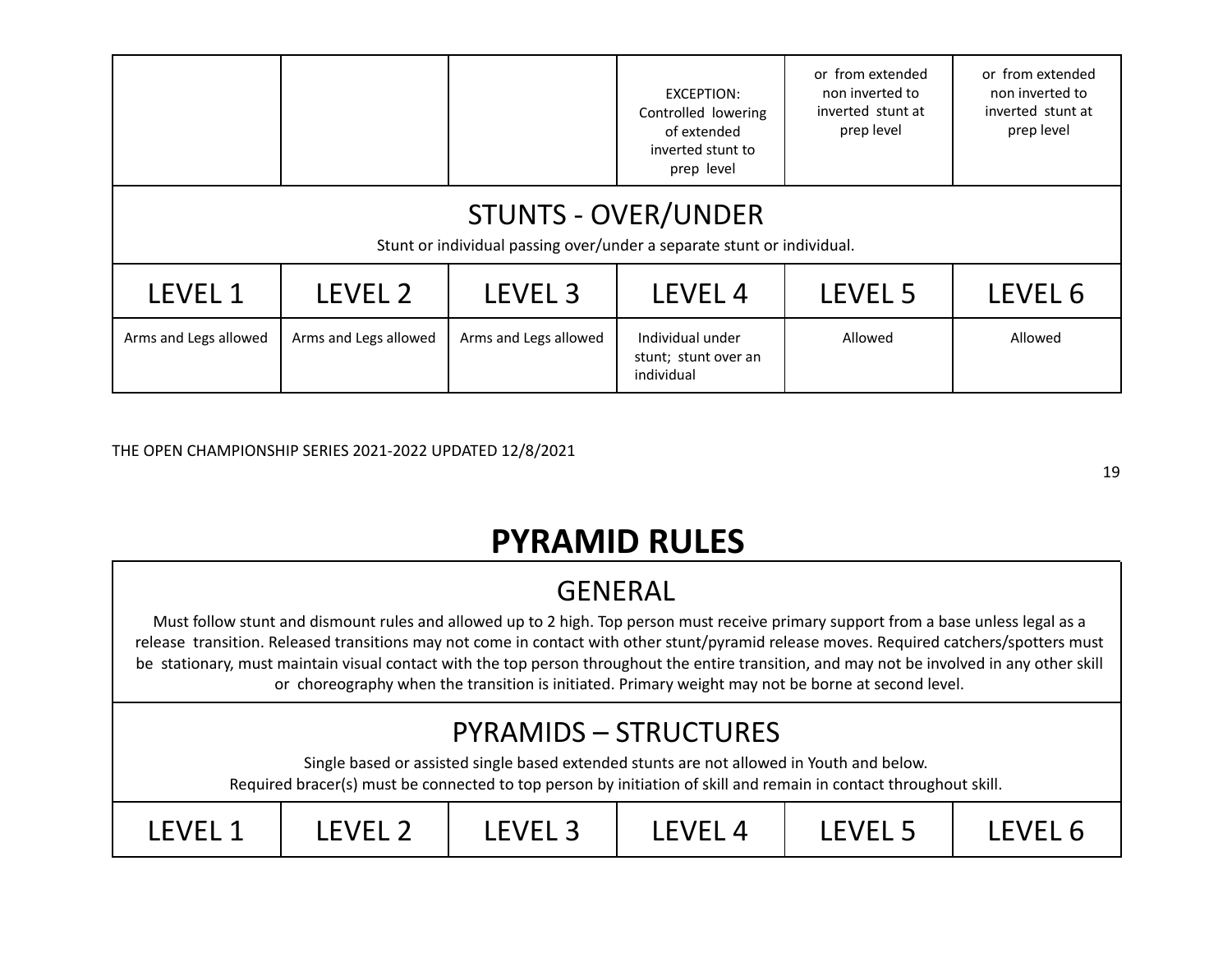| Two leg extended<br>connected to prep<br>level or below<br>bracer with<br>hand/arm<br>connection                                                 | Extended single leg<br>connected to prep<br>level or below<br>bracer with<br>hand/arm<br>connection | No extended single<br>leg connected to<br>extended stunt | No extended single<br>leg connected to<br>extended single leg<br>stunt |  |
|--------------------------------------------------------------------------------------------------------------------------------------------------|-----------------------------------------------------------------------------------------------------|----------------------------------------------------------|------------------------------------------------------------------------|--|
| Prep level single leg<br>connected to prep<br>level or below<br>bracer with<br>hand/arm<br>connection                                            | NO extended stunt<br>connected to<br>extended stunt<br>Prep level bracers<br>must have both feet    |                                                          |                                                                        |  |
| NO extended stunt<br>connected to<br>extended stunt                                                                                              | in the bases' hands<br>unless in shoulder<br>sit, flat back,<br>straddle lift, or<br>shoulder stand |                                                          |                                                                        |  |
| Prep level bracers<br>must have both feet<br>in the bases' hands<br>unless in shoulder<br>sit, flat back,<br>straddle lift, or<br>shoulder stand |                                                                                                     |                                                          |                                                                        |  |

|         | NO single based or assisted single based extended stunts for Youth and below but may pass above prep level if allowed. |         | PYRAMIDS - NON-RELEASED TRANSITIONS |         |         |
|---------|------------------------------------------------------------------------------------------------------------------------|---------|-------------------------------------|---------|---------|
| LEVEL 1 | LEVEL 2                                                                                                                | LEVEL 3 | LEVEL <sub>4</sub>                  | LEVEL 5 | LEVEL 6 |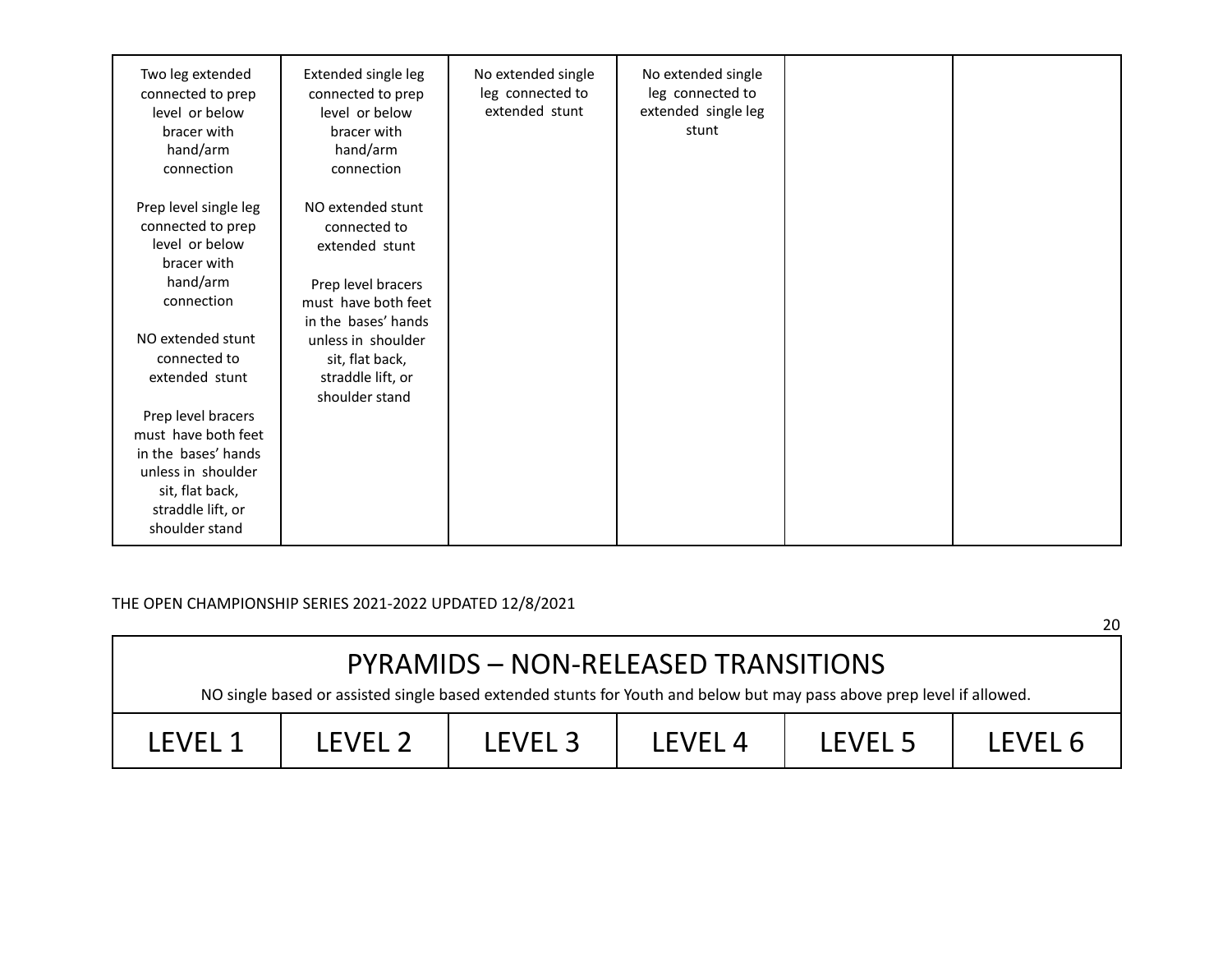| <b>TWISTING</b>         | <b>TWISTING</b>         | <b>TWISTING</b>                   | <b>TWISTING</b>         | <b>TWISTING</b>         | <b>TWISTING</b>         |
|-------------------------|-------------------------|-----------------------------------|-------------------------|-------------------------|-------------------------|
| Up to 1/4 twist         | Up to 1/2 twist         | Up to 1 twist (Prep               | Up to 1 1/2 twist       | Up to 2 % twists        | Up to 2 % twists        |
|                         |                         | level bracer                      |                         |                         |                         |
| <b>INVERSIONS</b>       | Log rolls may not be    | required through                  | <b>INVERSIONS</b>       | <b>INVERSIONS</b>       | <b>INVERSIONS</b>       |
| Must follow stunt rules | assisted by another     | transition if                     | Must follow stunt rules | Must follow stunt rules | Must follow stunt rules |
|                         | top person              | exceeds 1/2 twist to              |                         |                         |                         |
|                         |                         | extended single leg               |                         |                         |                         |
|                         | <b>INVERSIONS</b>       | stunt)                            |                         |                         |                         |
|                         | Must follow stunt rules |                                   |                         |                         |                         |
|                         |                         | <b>INVERSIONS</b>                 |                         |                         |                         |
|                         |                         | Must follow stunt                 |                         |                         |                         |
|                         |                         | rules. EXCEPTION:                 |                         |                         |                         |
|                         |                         | Top person may pass               |                         |                         |                         |
|                         |                         | through an inverted               |                         |                         |                         |
|                         |                         | position and must                 |                         |                         |                         |
|                         |                         | remain in contact                 |                         |                         |                         |
|                         |                         | with base and bracer              |                         |                         |                         |
|                         |                         | at prep level or                  |                         |                         |                         |
|                         |                         | below                             |                         |                         |                         |
|                         |                         | through entire                    |                         |                         |                         |
|                         |                         | transition, must start            |                         |                         |                         |
|                         |                         | and end at prep level<br>or below |                         |                         |                         |
|                         |                         |                                   |                         |                         |                         |
|                         |                         |                                   |                         |                         |                         |
|                         |                         |                                   |                         |                         |                         |
|                         |                         |                                   |                         |                         |                         |
|                         |                         |                                   |                         |                         |                         |
|                         |                         |                                   |                         |                         |                         |
|                         |                         |                                   |                         |                         |                         |
|                         |                         |                                   |                         |                         |                         |
|                         |                         |                                   |                         |                         |                         |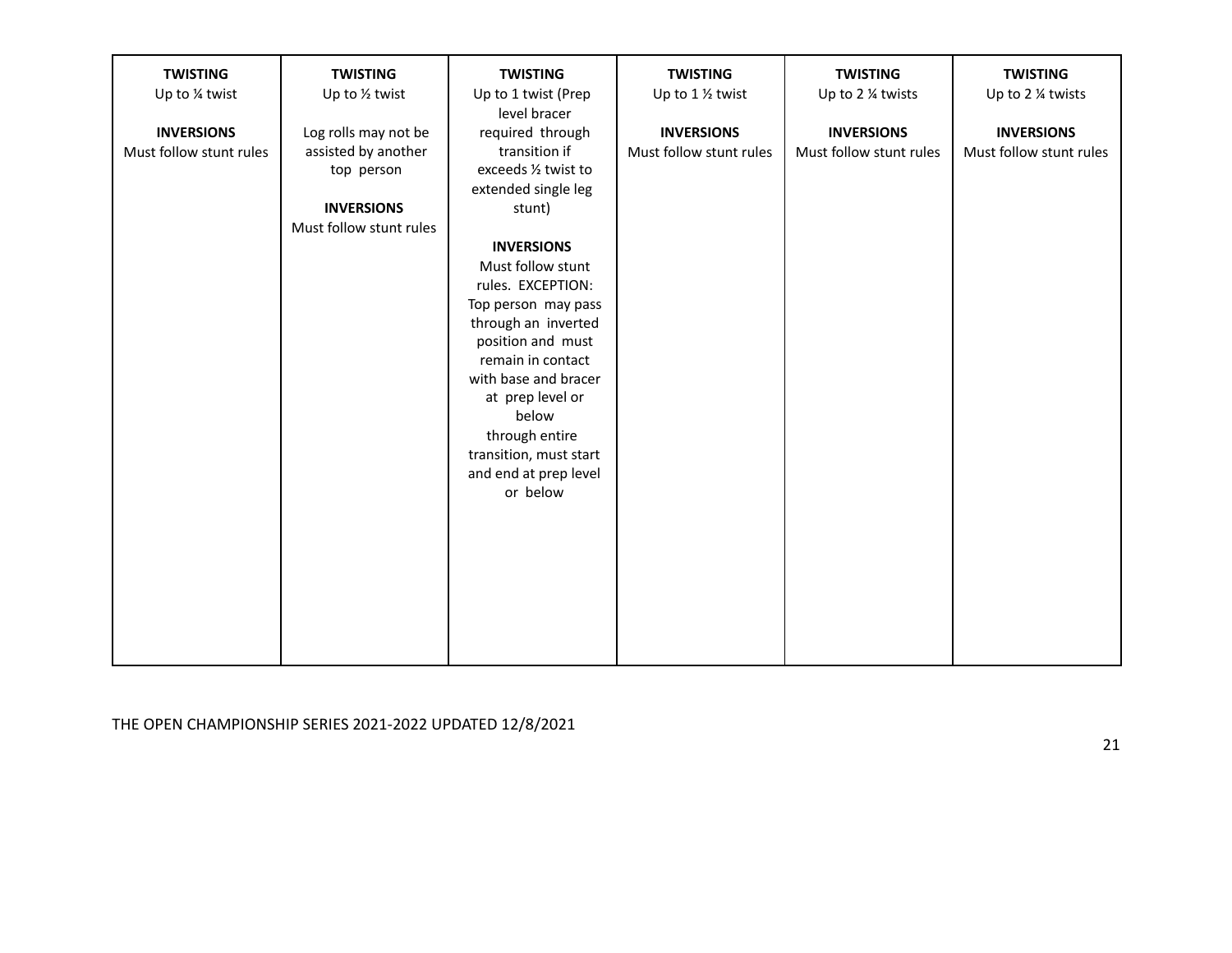|                                     |                                                                                                                | <b>PYRAMIDS - RELEASED TRANSITIONS</b><br>Contact must be maintained with the same bracer/bracers throughout the transition. Contact must be made with a base on the<br>performing surface before contact with the bracer(s) is lost (this does not include the uniform or hair). If 2 bracers are required, must be<br>on 2 separate sides of the body. May not be connected/braced to top person(s) above prep level.<br>Braced inversions/flips may not travel downward while inverted. |                                                                                                                                                                                                                                                                                                                                                                                                                                                                                                                                                                                              |                                                                                                                                                                                                                                                                                                                                                                                                                                                                   |                                                                                                                                                                                                                                                                                                                                                                                                                                                                                                                             |
|-------------------------------------|----------------------------------------------------------------------------------------------------------------|--------------------------------------------------------------------------------------------------------------------------------------------------------------------------------------------------------------------------------------------------------------------------------------------------------------------------------------------------------------------------------------------------------------------------------------------------------------------------------------------|----------------------------------------------------------------------------------------------------------------------------------------------------------------------------------------------------------------------------------------------------------------------------------------------------------------------------------------------------------------------------------------------------------------------------------------------------------------------------------------------------------------------------------------------------------------------------------------------|-------------------------------------------------------------------------------------------------------------------------------------------------------------------------------------------------------------------------------------------------------------------------------------------------------------------------------------------------------------------------------------------------------------------------------------------------------------------|-----------------------------------------------------------------------------------------------------------------------------------------------------------------------------------------------------------------------------------------------------------------------------------------------------------------------------------------------------------------------------------------------------------------------------------------------------------------------------------------------------------------------------|
| <b>LEVEL 1</b>                      | LEVEL 2                                                                                                        | LEVEL <sub>3</sub>                                                                                                                                                                                                                                                                                                                                                                                                                                                                         | LEVEL 4                                                                                                                                                                                                                                                                                                                                                                                                                                                                                                                                                                                      | LEVEL 5                                                                                                                                                                                                                                                                                                                                                                                                                                                           | LEVEL 6                                                                                                                                                                                                                                                                                                                                                                                                                                                                                                                     |
| Not allowed other<br>than dismounts | Not allowed other<br>than dismounts and<br>tosses<br>Log rolls may not be<br>assisted by another<br>top person | <b>NON-INVERTED</b><br>2 bracers (one of<br>which must be<br>hand/arm to<br>hand/arm, the other<br>may be hand/arm or<br>hand/arm to<br>foot/lower leg) with<br>2 catchers.<br>May not change<br>bases. EXCEPTION:<br>Legal stunt release<br>moves may be<br>performed with 1<br>bracer.<br><b>TWISTING</b><br>1 twist 2 bracers<br>hand/arm connections<br><b>BRACED</b><br><b>INVERSIONS Not</b><br>allowed                                                                              | <b>NON-INVERTED</b><br>1 bracer; 2 catchers<br>(Minimum of 1<br>catcher and 1<br>spotter)<br><b>TWISTING</b><br>1 $\frac{1}{2}$ twists with 1<br>bracer; 2 catchers<br>(Minimum of 1<br>catcher and 1<br>spotter)<br><b>BRACED</b><br><b>INVERSIONS/FLIPS</b><br>2 bracers; Up to 1<br>1⁄4 flipping, 0<br>twisting;<br>May not change<br>bases; 3 catchers<br><b>EXCEPTION:</b><br>Braced flips that land<br>in an upright<br>position at prep<br>level or above<br>require a minimum<br>of 1 catcher and 2<br>spotters) EXCEPTION:<br>Legal stunt release<br>moves may be<br>performed with | <b>NON-INVERTED</b><br>1 bracer; 2 catchers<br>(Minimum of 1<br>catcher and 1<br>spotter)<br><b>TWISTING</b><br>2 % twists; 2<br>catchers (Minimum<br>of 1 catcher and 1<br>spotter)<br><b>BRACED</b><br><b>INVERSIONS/FLIPS</b><br>1 bracer; Up to 1 1/4<br>flipping, 0<br>twisting; 3<br>catchers<br><b>EXCEPTION:</b><br>Braced flips that land<br>in an upright<br>position at prep<br>level or above<br>require a minimum<br>of 1 catcher and 2<br>spotters. | <b>NON-INVERTED</b><br>1 bracer; 2 catchers<br>(Minimum of 1<br>catcher and 1<br>spotter)<br><b>TWISTING</b><br>2 % twists; 2<br>catchers (Minimum<br>of 1 catcher and 1<br>spotter)<br><b>BRACED</b><br><b>INVERSIONS/FLIPS</b><br>1 bracer; Up to 1 1/4<br>flipping and 1/2<br>twisting or 3/4<br>flipping and up to 1<br>twist; 3 catchers<br><b>EXCEPTION:</b><br>Non-twisting<br>braced flips that<br>land in an<br>upright position at<br>prep level or above<br>require a minimum<br>of 1 catcher and 2<br>spotters. |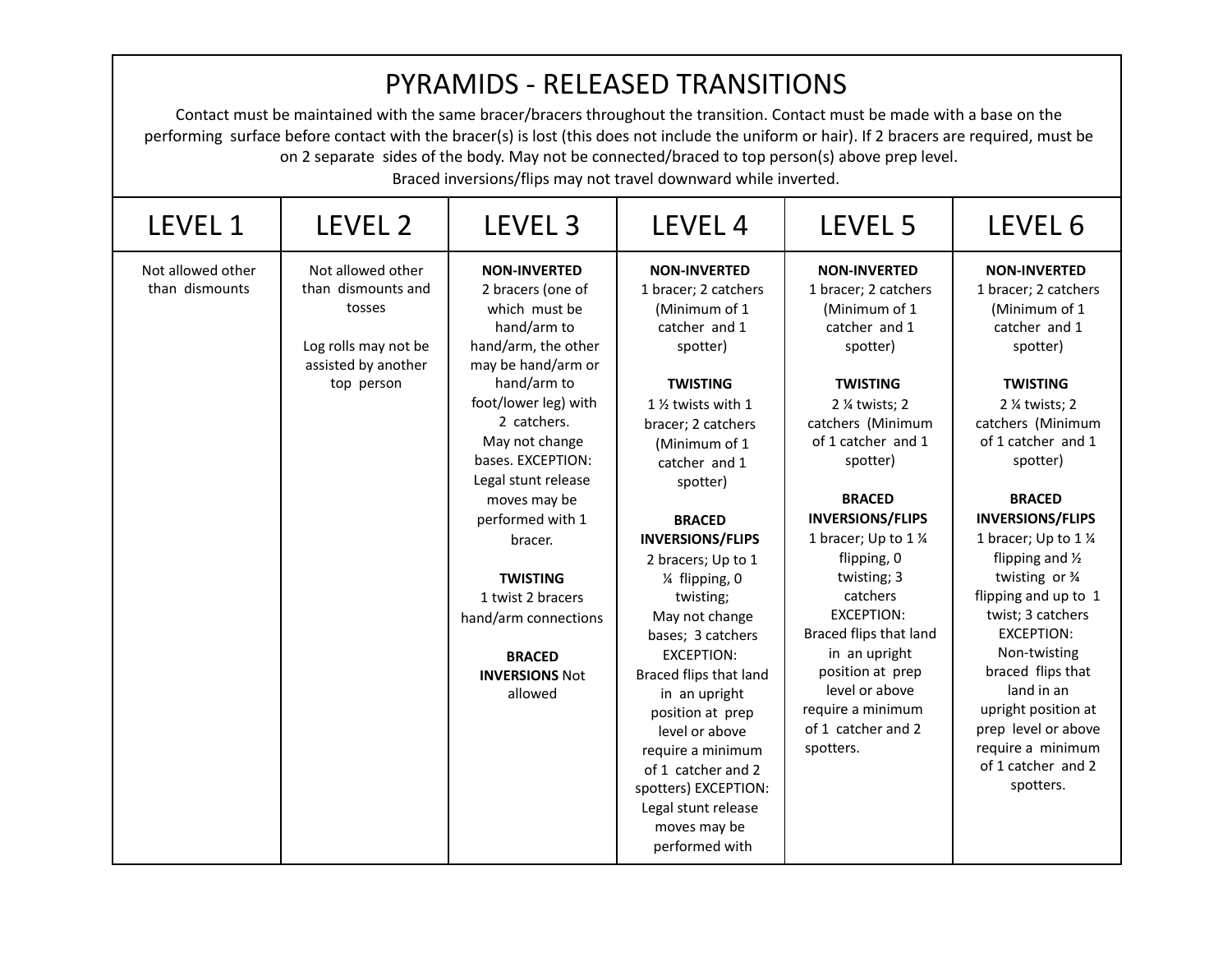|--|

|                       |                                                                                                  |                                                                                                  |                                                                                                                   |         | 22      |
|-----------------------|--------------------------------------------------------------------------------------------------|--------------------------------------------------------------------------------------------------|-------------------------------------------------------------------------------------------------------------------|---------|---------|
|                       |                                                                                                  |                                                                                                  | <b>PYRAMIDS - OVER/UNDER</b><br>Stunt, pyramid or individual over/under a separate stunt, pyramids or individual. |         |         |
| LEVEL 1               | LEVEL 2                                                                                          | LEVEL <sub>3</sub>                                                                               | LEVEL <sub>4</sub>                                                                                                | LEVEL 5 | LEVEL 6 |
| Arms and legs allowed | Arms and legs allowed<br>Top person may not<br>pass over/under<br>torso of another<br>top person | Arms and legs allowed<br>Top person may not<br>pass over/under<br>torso of another<br>top person | No stunt over<br>separate stunt<br>Top person may not<br>invert over/under<br>torso of another top<br>person      |         |         |

THE OPEN CHAMPIONSHIP SERIES 2021-2022 UPDATED 12/8/2021

# **DISMOUNTS AND TOSSES**

| <b>DISMOUNTS</b> |         |         |                                                                                                                                                                                                                                                                                                                                                                                                                                                                                             |         |         |
|------------------|---------|---------|---------------------------------------------------------------------------------------------------------------------------------------------------------------------------------------------------------------------------------------------------------------------------------------------------------------------------------------------------------------------------------------------------------------------------------------------------------------------------------------------|---------|---------|
|                  |         |         | Single based cradles require a spotter with at least one hand-arm supporting waist to shoulder region of top person. Multi-based<br>cradles require 2 catchers and a spotter with at least one hand-arm supporting waist to shoulder region of top person. Cradles from<br>single based stunts with multiple top persons require 2 catchers for each top person, and catchers and bases must be stationary prior<br>to initiation. No free flipping or assisted flipping dismounts allowed. |         |         |
| LFVFL 1          | LFVFI 2 | LEVEL 3 | LFVFL <sub>4</sub>                                                                                                                                                                                                                                                                                                                                                                                                                                                                          | LFVFL 5 | LEVEL 6 |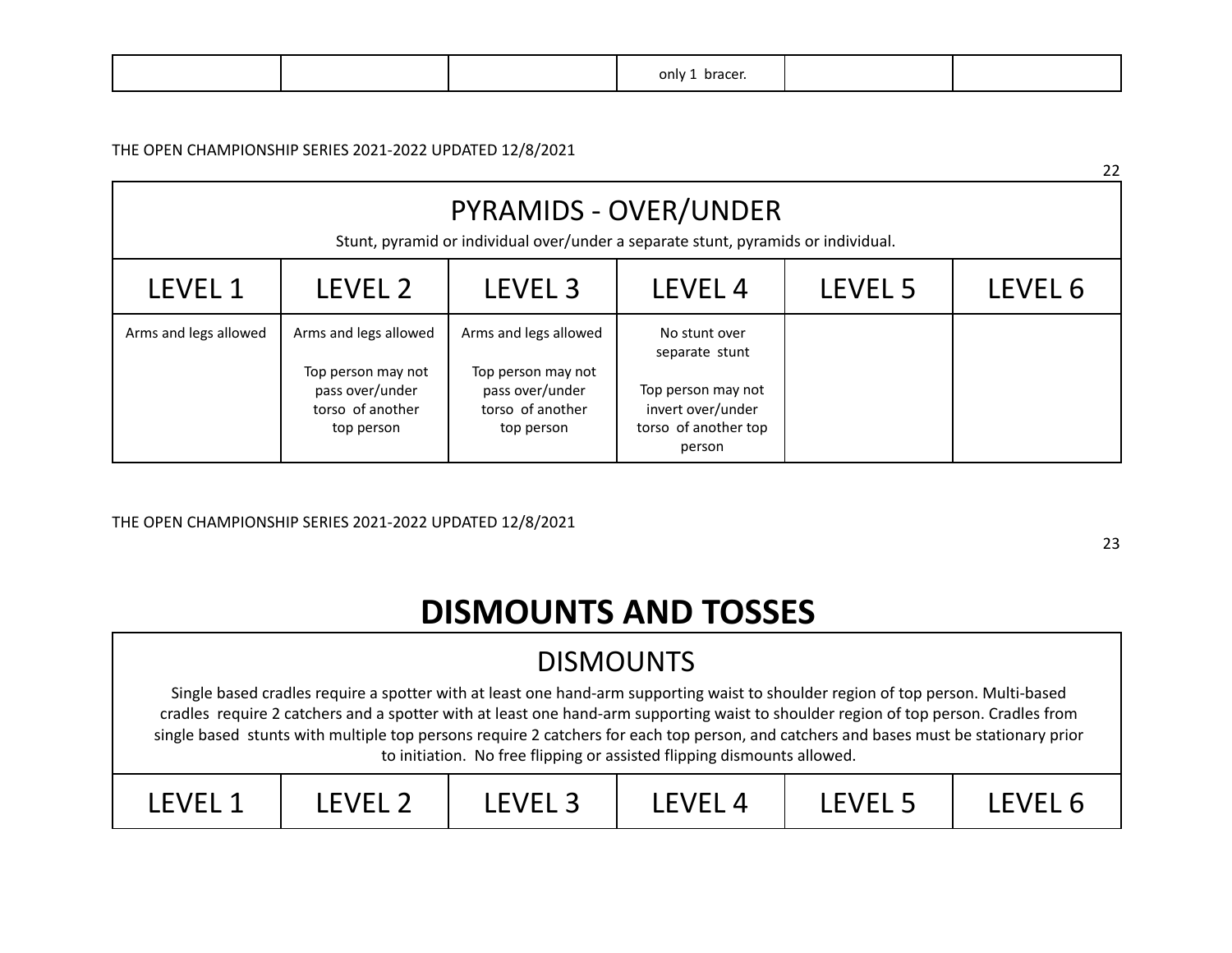| Straight pop<br>downs, basic<br>straight cradles<br>NO waist level<br>cradles, sponge<br>tosses or<br>dismounts from<br>above prep level in<br>pyramids | Straight pop<br>downs, basic<br>straight cradles,<br>and % turn cradles<br>NO waist level<br>cradles in Mini<br>division          | 1 % twist or 1 trick<br>from two legs<br>1/4 twist cradles<br>from single leg<br>All dismounts from<br>prep level and<br>above involving a<br>trick must land in<br>cradle<br>NO dismounts from<br>an inverted position | 2 % twist from two legs<br>1 % twist from<br>single leg<br>May not exceed 2 tricks<br>Dismounts from an<br>inverted position<br>may not twist                            | 2 % twist<br>May not exceed 3 tricks<br>Dismounts from an<br>inverted position<br>may not twist | 2 % twists<br>Dismounts from an<br>inverted position<br>may twist up to a<br>1/2 |
|---------------------------------------------------------------------------------------------------------------------------------------------------------|-----------------------------------------------------------------------------------------------------------------------------------|-------------------------------------------------------------------------------------------------------------------------------------------------------------------------------------------------------------------------|--------------------------------------------------------------------------------------------------------------------------------------------------------------------------|-------------------------------------------------------------------------------------------------|----------------------------------------------------------------------------------|
|                                                                                                                                                         | Minimum of 3, maximum of 4 tossing bases, one base must be behind the top person. Must be caught in cradle position by at least 3 |                                                                                                                                                                                                                         | <b>TOSSES</b><br>original bases one of which is positioned at the head and shoulder area of the top person.<br>NO flipping, inverted, or intentionally traveling tosses. |                                                                                                 |                                                                                  |
| LEVEL 1                                                                                                                                                 | LEVEL 2                                                                                                                           | LEVEL <sub>3</sub>                                                                                                                                                                                                      | LEVEL 4                                                                                                                                                                  | LEVEL 5                                                                                         | LEVEL 6                                                                          |
| Not allowed<br>including waist level<br>Cradles and sponge<br>tosses                                                                                    | Straight ride NO<br>tosses allowed in<br>Mini Division                                                                            | 1 trick or up to 1 1⁄4<br>twists Exception:<br>Ball X Arch does not<br>count as trick                                                                                                                                   | 2 % twists; May not<br>exceed 2 tricks                                                                                                                                   | 2 1/2 twists; May not<br>exceed 3 tricks If<br>exceeds 1 % twists,<br>no other skill<br>allowed | 2 1/2 twists                                                                     |

## **LEVEL 7 RULES**

### **LEVEL 7 TUMBLING**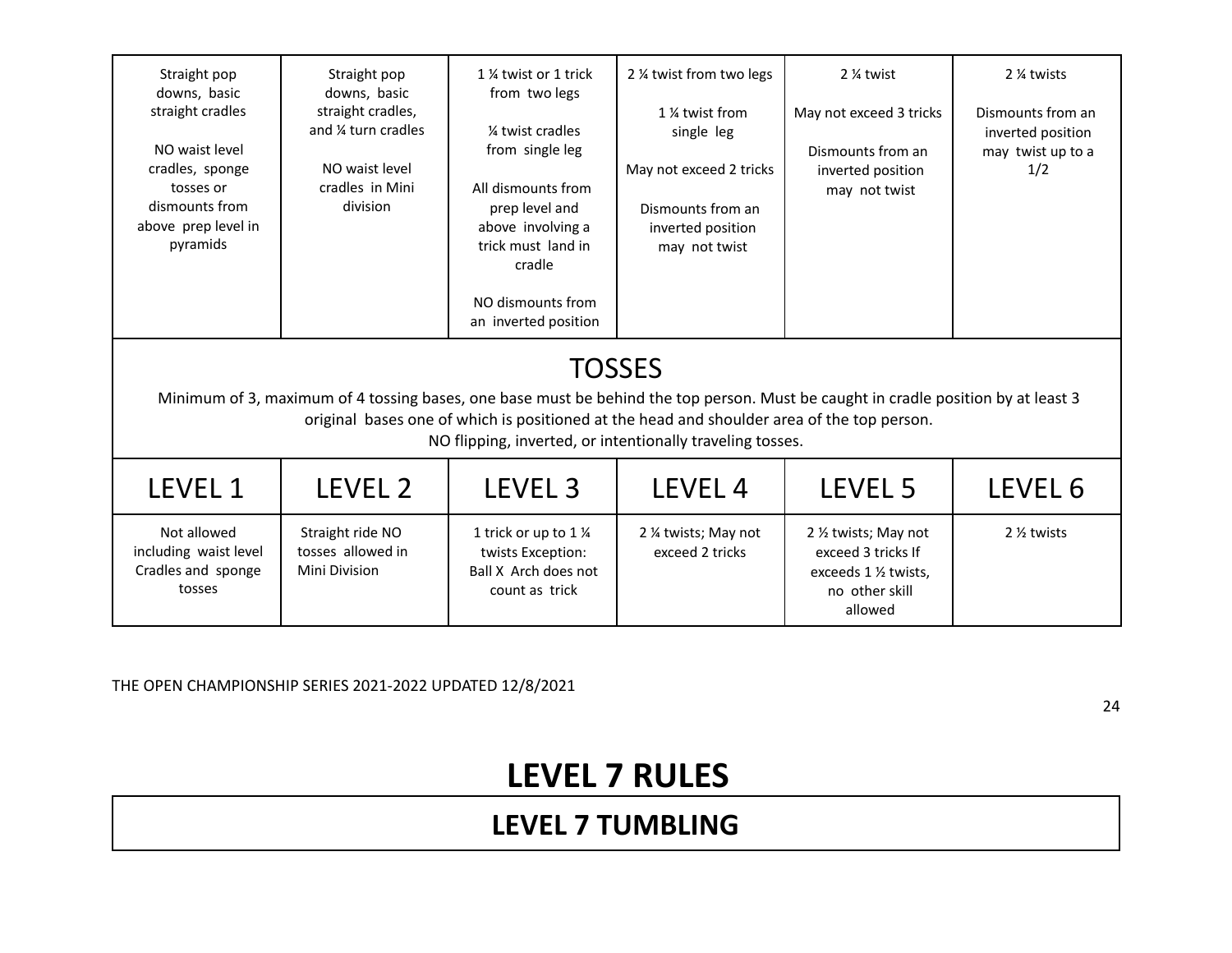| <b>GENERAL</b>          | May jump/rebound over an individual; May rebound from feet into a stunt transition; When rebounding into a stunt<br>transition, may not rebound to inverted or through an inverted position (EXCEPTIONS: Cartwheel rewind, round off rewind<br>and standing single back handspring rewinds allowed. NO tumbling skills prior to the cartwheel, round off or standing back<br>handspring); NO tumbling over, under, or through a stunt, individual, or prop; NO tumbling while holding/contact with<br>prop; Dive rolls may NOT twist.                                                                                                                                                                                                                                                                                                                                                               |
|-------------------------|-----------------------------------------------------------------------------------------------------------------------------------------------------------------------------------------------------------------------------------------------------------------------------------------------------------------------------------------------------------------------------------------------------------------------------------------------------------------------------------------------------------------------------------------------------------------------------------------------------------------------------------------------------------------------------------------------------------------------------------------------------------------------------------------------------------------------------------------------------------------------------------------------------|
| <b>STANDING</b>         | Up to 1 flipping and 2 twisting rotations; If exceeds 1 twist, must be preceded by at least one backward traveling,<br>non twisting tumbling skill. NO twisting out of a double twisting skill.                                                                                                                                                                                                                                                                                                                                                                                                                                                                                                                                                                                                                                                                                                     |
| <b>RUNNING</b>          | Up to 1 flipping and 2 twisting rotations.<br>NO twisting out of a double twisting skill.                                                                                                                                                                                                                                                                                                                                                                                                                                                                                                                                                                                                                                                                                                                                                                                                           |
|                         | <b>LEVEL 7 STUNTS</b>                                                                                                                                                                                                                                                                                                                                                                                                                                                                                                                                                                                                                                                                                                                                                                                                                                                                               |
| <b>SPOTTERS</b>         | During one-arm stunts above prep level other than cupies and liberties. When the load transition involves a release<br>move exceeding one twist, a release move to/from an inverted position landing at prep level or above, a free flip. Stunt<br>with inverted top person above prep level. When the top person is released from above ground level to a one-arm stun.<br>Coed style tosses to a new base (base that is tossing top person may become the spotter). Single based stunts with<br>multiple top persons require a separate spotter for each top person.                                                                                                                                                                                                                                                                                                                              |
| <b>HEIGHT</b>           | Above prep level single leg stunt.                                                                                                                                                                                                                                                                                                                                                                                                                                                                                                                                                                                                                                                                                                                                                                                                                                                                  |
| <b>TWISTING</b>         | 2 <sub>4</sub>                                                                                                                                                                                                                                                                                                                                                                                                                                                                                                                                                                                                                                                                                                                                                                                                                                                                                      |
| <b>RELEASES</b>         | May not exceed 18 inches/46cm above extended arm level. May not land inverted (EXCEPTIONS: Ground level handstand<br>may be released to hand-to-hand stunt with 0 twisting and 0 flipping; Release from prep level and below to a prep level<br>inverted position with 0 twisting and 0 flipping). Must return to original bases (EXCEPTION 1: Coed style tosses to a new<br>base if stunt is thrown by a single base and caught by at least one base not involved in any other skill or choreography<br>when transition is initiated, the original tossing base may become the spotter. EXCEPTION 2: Toss single based stunts with<br>multiple top persons, the original base may become the spotter). Helicopters up to 180 degree rotation with at least 2<br>catchers with one positioned at head and shoulder area of top person; May not intentionally travel except for exceptions<br>above. |
| REWINDS/<br><b>FREE</b> | Must return to original bases. Originate from ground level: 1 % flipping and 1 % twisting rotations. Toe pitch, leg pitch or<br>similar type tosses ALLOWED in initiating free flipping skills. Cartwheel rewind, round off rewind, and standing single<br>back handspring rewinds allowed with no tumbling skills allowed prior to the cartwheel, round off or standing back<br>handspring. Originate from stunt: 1 % flipping and % twisting rotation. Must initiate from prep level only and must land<br>in a cradle,                                                                                                                                                                                                                                                                                                                                                                           |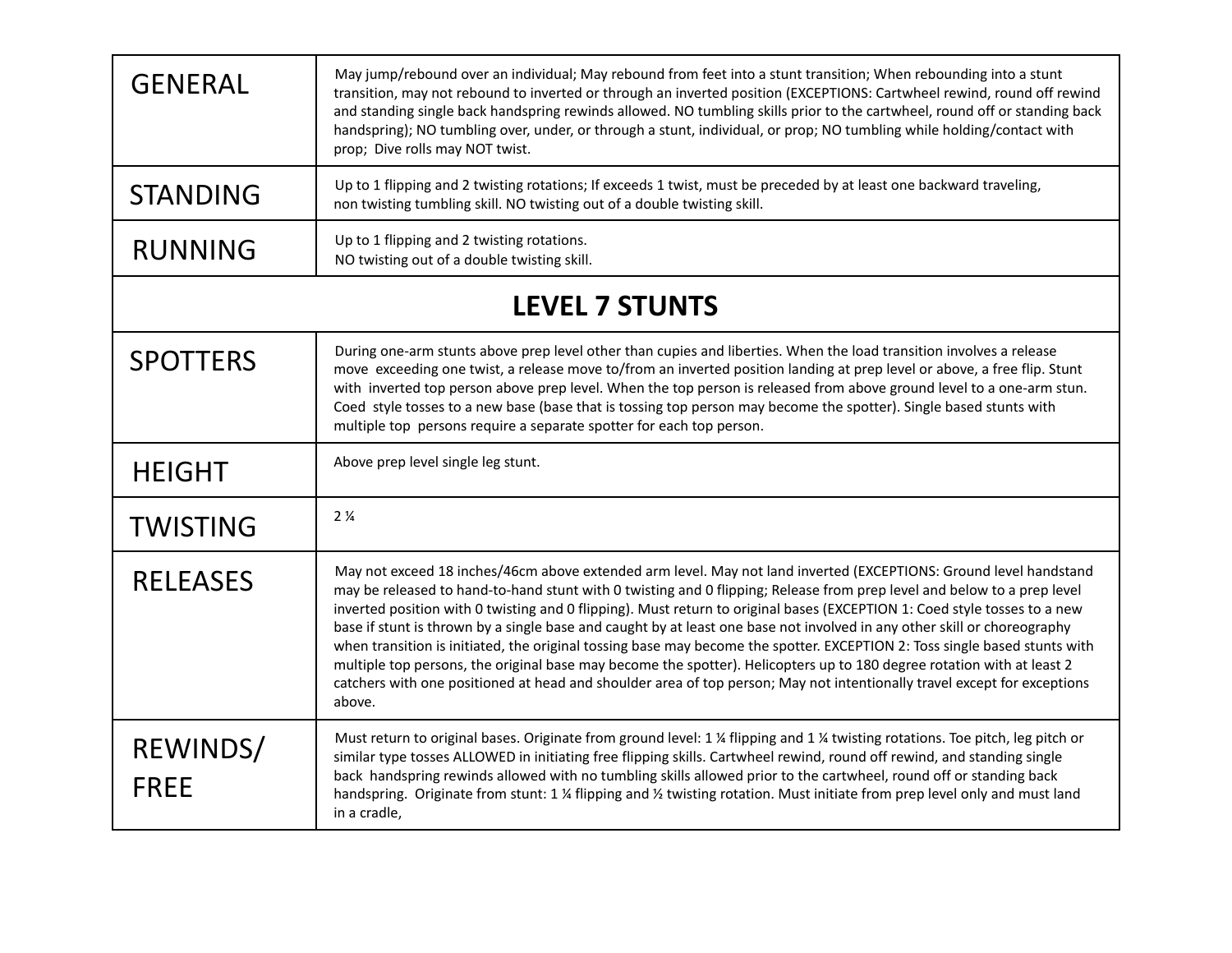| <b>FLIPPING</b>                                              | horizontal position or in a standing position on the performing surface (if lands on the performing surface, must<br>follow dismount rules). 1 flipping rotation or less requires 2 catchers, if exceeds 1 flipping rotation requires 3<br>catchers.                                                                                                                                                                                                                                                                                                                                                                                                                                                                                                                                                                                                                                                  |
|--------------------------------------------------------------|-------------------------------------------------------------------------------------------------------------------------------------------------------------------------------------------------------------------------------------------------------------------------------------------------------------------------------------------------------------------------------------------------------------------------------------------------------------------------------------------------------------------------------------------------------------------------------------------------------------------------------------------------------------------------------------------------------------------------------------------------------------------------------------------------------------------------------------------------------------------------------------------------------|
| <b>INVERSIONS</b>                                            | Downward inversions from above prep level require at least 2 catchers; Top person must maintain contact with a base.<br>EXCEPTIONS: Lowering of an inverted stunt to prep level, passing above prep level to prep level, or from an extended<br>non inverted to inverted stunt at prep level.                                                                                                                                                                                                                                                                                                                                                                                                                                                                                                                                                                                                         |
|                                                              | <b>LEVEL 7 PYRAMIDS</b>                                                                                                                                                                                                                                                                                                                                                                                                                                                                                                                                                                                                                                                                                                                                                                                                                                                                               |
| <b>GENERAL</b>                                               | Up to 2 % high. EXCEPTION: Tower pyramids are allowed                                                                                                                                                                                                                                                                                                                                                                                                                                                                                                                                                                                                                                                                                                                                                                                                                                                 |
| <b>SPOTTERS</b>                                              | Must follow stunt spotter rules. EXCEPTION: One arm extended paper dolls require a spotter for each top person. 2 1/2<br>High Pyramid: Require a spotter in front and back for each top person on the top level in position the entire time the top<br>person is at 2 % high. Spotters may stand slightly to the side but must remain in position to spot top person, must<br>maintain visual contact with the top person the entire time the top person is at 2 $\frac{1}{2}$ high level, may not be primary<br>support of the pyramid. 2 1/2 HIGH PYRAMID WITH HORIZONTAL TOP PERSON must be on 2 of the 4 sides of pyramid, may<br>not be on foot/feet/leg side of top person. TOWER PYRAMID requires a spotter not in contact with the pyramid behind<br>the top person. If a base is needed to assist middle layer, an additional spotter who is not in contact with the pyramid is<br>required. |
| <b>FREE</b><br><b>FLYING</b><br>MOUNTS/<br><b>TRANSITION</b> | From ground level allowed 1 flipping and 1 twisting rotation or 0 flipping and 2 % twisting rotations. From above ground<br>level allowed 1 % flipping and 0 twisting or 0 flipping and 2 twisting rotations. May not land in an inverted position. May<br>not significantly exceed the height of intended skill. May not pass over, under or through other stunts, pyramids,<br>individuals, or props.                                                                                                                                                                                                                                                                                                                                                                                                                                                                                               |
| <b>RELEASES</b>                                              | May pass above 2 1/2 high during transitions. If released from a second layer base and caught by a second layer base, the<br>second layer base catching the top person must be the second layer base that originally released top person; May not<br>land inverted. May not pass over, under, or through a prop. Free release moves from 2 1/2 high pyramids may not land in<br>an inverted position. Up to 0 flipping and 1 twisting rotation                                                                                                                                                                                                                                                                                                                                                                                                                                                        |
| <b>INVERSIONS</b>                                            | Allowed up to 2 1/2 high; Downward inversions from above prep level require assistance by at least 2 catchers and<br>must maintain contact with a base or another top person                                                                                                                                                                                                                                                                                                                                                                                                                                                                                                                                                                                                                                                                                                                          |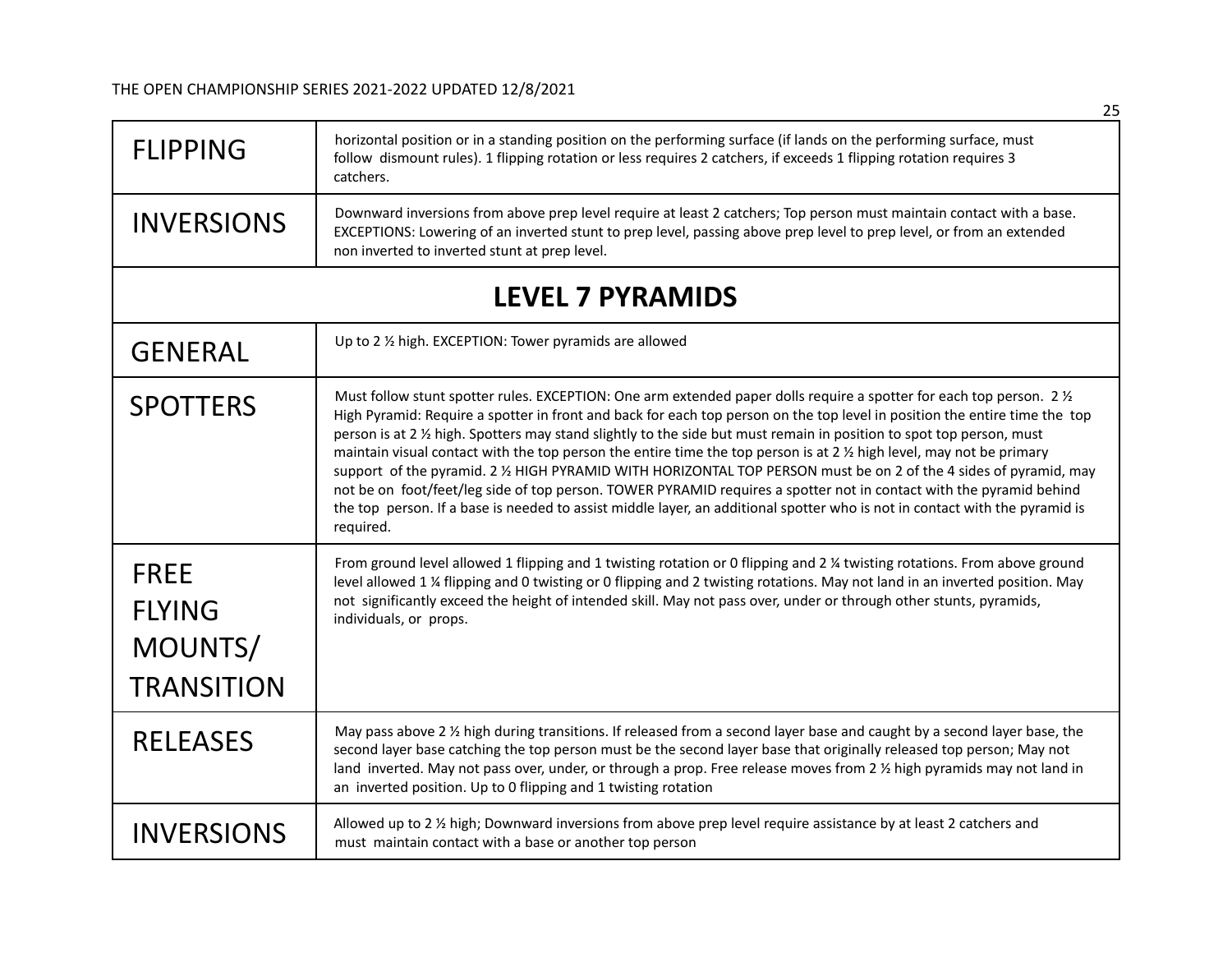| <b>RELEASED</b><br><b>BRACED</b><br>INVERSIONS/<br><b>FLIPS</b> | Up to 1 % flipping and 1 twisting rotation. Requires 1 prep level or below bracer for 2 high pyramids. 2 catchers<br>(EXCEPTION: If lands in an upright position at prep level or above requires 1 base and 1 additional spotter). Braced<br>inversions to 2 % high pyramids may be caught by 1 person. Base/Spotter must be stationary, must maintain visual contact<br>with the top person through transition, may not be involved with any other skill or choreography when transition is<br>initiated. |
|-----------------------------------------------------------------|------------------------------------------------------------------------------------------------------------------------------------------------------------------------------------------------------------------------------------------------------------------------------------------------------------------------------------------------------------------------------------------------------------------------------------------------------------------------------------------------------------|
|-----------------------------------------------------------------|------------------------------------------------------------------------------------------------------------------------------------------------------------------------------------------------------------------------------------------------------------------------------------------------------------------------------------------------------------------------------------------------------------------------------------------------------------------------------------------------------------|

26

| <b>LEVEL 7 DISMOUNTS</b> |                                                                                                                                                                                                                                                                                                                                                                                                                                                                                                                                                                                                                                                                                                                                                                                                                                                                                                                                                                                                                                                                                                                                                                                                                                                                                                                                                                                                                                                                                                                                                         |
|--------------------------|---------------------------------------------------------------------------------------------------------------------------------------------------------------------------------------------------------------------------------------------------------------------------------------------------------------------------------------------------------------------------------------------------------------------------------------------------------------------------------------------------------------------------------------------------------------------------------------------------------------------------------------------------------------------------------------------------------------------------------------------------------------------------------------------------------------------------------------------------------------------------------------------------------------------------------------------------------------------------------------------------------------------------------------------------------------------------------------------------------------------------------------------------------------------------------------------------------------------------------------------------------------------------------------------------------------------------------------------------------------------------------------------------------------------------------------------------------------------------------------------------------------------------------------------------------|
| <b>REQUIREMENTS</b>      | STUNT DISMOUNTS TO CRADLE: Up to 2 % twist cradle; Dismounts that exceed 1 % twists require an additional spotter<br>that assists on the cradle; When cradling single based stunts with multiple top persons, 2 catchers must catch each top<br>person and must be stationary prior to dismount; Cradles from 1 arm stunts that involve a twist must have a spotter<br>assisting the cradle with at least one hand-arm supporting the head and shoulder of the top person; Free flipping<br>dismounts to cradle up to 1 % flipping and % twisting rotations, must originate from prep level, require at least 2 catchers,<br>one of which is an original base; Back flipping dismounts must go to cradle. STUNT DISMOUNT TO PERFORMING SURFACE:<br>Up to 2 % twists; If exceeds 1 % twist must be assisted by 2 catchers or 1 catcher with a spotter; Free flipping dismounts<br>are only allowed in front flipping rotation, up to 1 front flipping and 0 twisting rotations, must have spotter, must originate<br>from prep level. 2 HIGH PYRAMID DISMOUNTS TO CRADLE: Must follow stunt dismount rules. 2 1/2 HIGH PYRAMID<br>DISMOUNTS TO CRADLE: Up to 2 ¼ twists, requires 2 catchers, 1 of which must be stationary at initiation of cradle; %<br>front flip and up to 1/2 twist, requires 2 catchers, one on each side of the top person and 1 of which must be stationary<br>when the cradle is initiated. 2 % HIGH PYRAMID DISMOUNT TO PERFORMING SURFACE: Up to 1 % twists and must be<br>assisted by 2 catchers or 1 catcher with a spotter |
| <b>LEVEL 7 TOSSES</b>    |                                                                                                                                                                                                                                                                                                                                                                                                                                                                                                                                                                                                                                                                                                                                                                                                                                                                                                                                                                                                                                                                                                                                                                                                                                                                                                                                                                                                                                                                                                                                                         |
| <b>GENERAL</b>           | Minimum of 3, maximum of 4 tossing bases; One base must be behind the top person during the toss and may assist the<br>top person into the toss (EXCEPTION 1: Tossing from one set of bases to another set of bases/catchers. EXCEPTION 2:<br>Arabians). Must be performed from ground level and must land in a cradle position by at least 3 bases, one of which is<br>positioned at the head and shoulder area of the top person.                                                                                                                                                                                                                                                                                                                                                                                                                                                                                                                                                                                                                                                                                                                                                                                                                                                                                                                                                                                                                                                                                                                     |
| <b>REQUIREMENTS</b>      | Non-flipping tosses may not exceed 3 1/2 twists; Flipping tosses are allowed up to 1 1/4 flipping rotation and 2 additional<br>skills. A tuck, pike, or lay out are not counted in the 2 additional skills                                                                                                                                                                                                                                                                                                                                                                                                                                                                                                                                                                                                                                                                                                                                                                                                                                                                                                                                                                                                                                                                                                                                                                                                                                                                                                                                              |